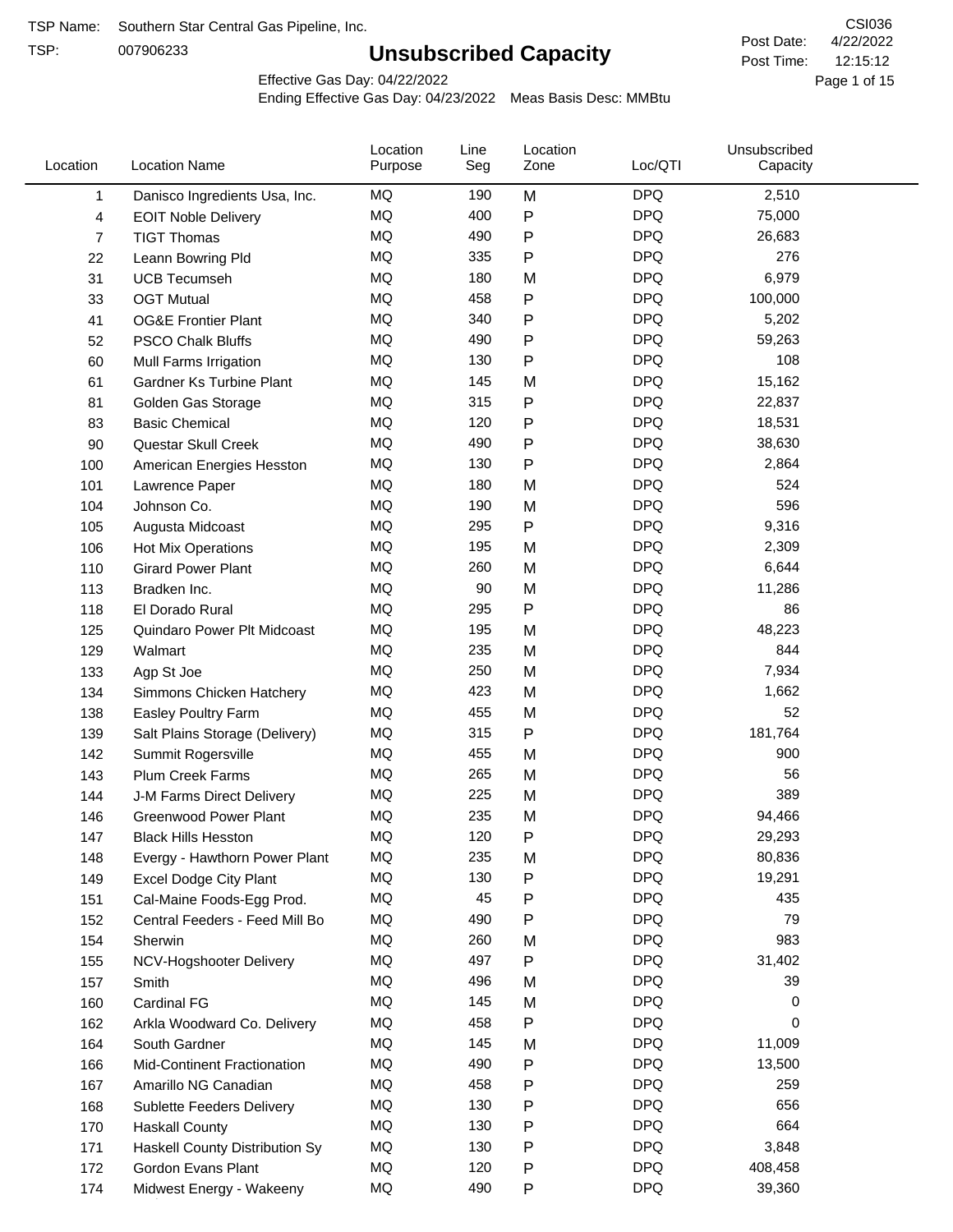TSP:

# **Unsubscribed Capacity**

4/22/2022 Page 2 of 15 12:15:12 CSI036 Post Date: Post Time:

Effective Gas Day: 04/22/2022

| Location | <b>Location Name</b>                  | Location<br>Purpose | Line<br>Seg | Location<br>Zone | Loc/QTI    | Unsubscribed<br>Capacity |  |
|----------|---------------------------------------|---------------------|-------------|------------------|------------|--------------------------|--|
| 175      | <b>Industrial Park</b>                | <b>MQ</b>           | 455         | M                | <b>DPQ</b> | 18,613                   |  |
| 176      | Uc Flint Oaks Hunt Club               | MQ                  | 498         | M                | <b>DPQ</b> | 3                        |  |
| 178      | ONG-Enid                              | <b>MQ</b>           | 405         | P                | <b>DPQ</b> | 6,050                    |  |
| 179      | <b>ONG-SW Oklahoma City</b>           | <b>MQ</b>           | 340         | Ρ                | <b>DPQ</b> | 33,833                   |  |
| 180      | <b>Superior Carney</b>                | <b>MQ</b>           | 390         | P                | <b>DPQ</b> | 12,290                   |  |
| 181      | DCP NW Booster                        | <b>MQ</b>           | 390         | P                | <b>DPQ</b> | 3,761                    |  |
| 183      | <b>DCP West Edmond</b>                | MQ                  | 400         | Ρ                | <b>DPQ</b> | 2,865                    |  |
| 184      | <b>Constellation NewEnergy -</b>      | MQ                  | 493         | M                | <b>DPQ</b> | 1,847                    |  |
| 185      | <b>Constellation NewEnergy -</b>      | MQ                  | 333         | P                | <b>DPQ</b> | 3,502                    |  |
| 186      | Dennis Langley                        | <b>MQ</b>           | 190         | M                | <b>DPQ</b> | 239                      |  |
| 189      | Dogwood Energy Power Plant            | <b>MQ</b>           | 235         | M                | <b>DPQ</b> | 118,246                  |  |
| 193      | <b>KGS Cessna Delivery</b>            | <b>MQ</b>           | 120         | P                | <b>DPQ</b> | 5,410                    |  |
| 195      | <b>Black Hills Lyons</b>              | MQ                  | 45          | P                | <b>DPQ</b> | 4,300                    |  |
| 197      | High Plains Ranch, LLC                | <b>MQ</b>           | 130         | P                | <b>DPQ</b> | 1,180                    |  |
| 198      | West Drumright                        | <b>MQ</b>           | 390         | $\mathsf{P}$     | <b>DPQ</b> | 3,216                    |  |
| 202      | Evergy - West Gardner                 | <b>MQ</b>           | 145         | M                | <b>DPQ</b> | 96,401                   |  |
| 203      | <b>Black Hills- Southern Terminal</b> | <b>MQ</b>           | 333         | P                | <b>DPQ</b> | 65                       |  |
| 204      | Welch                                 | MQ                  | 225         | M                | <b>DPQ</b> | 290                      |  |
| 206      | Arma-Girard-Pittsburg                 | <b>MQ</b>           | 260         | M                | <b>DPQ</b> | 29,402                   |  |
| 207      | Cher-Scam-W. Min-Carona-              | <b>MQ</b>           | 260         | M                | <b>DPQ</b> | 546                      |  |
| 208      | <b>KGST Alden Interconnect</b>        | MQ                  | 490         | P                | <b>DPQ</b> | 25,000                   |  |
| 501      | Arkansas City                         | MQ                  | 333         | M                | <b>DPQ</b> | 16,895                   |  |
| 510      | Clearwater                            | <b>MQ</b>           | 120         | Ρ                | <b>DPQ</b> | 492                      |  |
| 512      | <b>Conway Springs</b>                 | <b>MQ</b>           | 120         | P                | <b>DPQ</b> | 1,499                    |  |
| 525      | Harper                                | MQ                  | 120         | Ρ                | <b>DPQ</b> | 7,336                    |  |
| 530      | Kiowa                                 | <b>MQ</b>           | 315         | P                | <b>DPQ</b> | 1,217                    |  |
| 540      | Oxford                                | <b>MQ</b>           | 333         | Ρ                | <b>DPQ</b> | 6,335                    |  |
| 590      | Wellington                            | <b>MQ</b>           | 333         | P                | <b>DPQ</b> | 14,713                   |  |
| 610      | <b>Ks Prd Domestics</b>               | <b>MQ</b>           | 120         | Ρ                | <b>DPQ</b> | 82                       |  |
| 620      | <b>Ok Prd Domestics</b>               | <b>MQ</b>           | 400         | P                | <b>DPQ</b> | 45                       |  |
| 710      | <b>Ks Mkt Domestics</b>               | <b>MQ</b>           | 90          | M                | <b>DPQ</b> | 961                      |  |
| 720      | Ok Mkt Domestics                      | <b>MQ</b>           | 225         | M                | <b>DPQ</b> | 44                       |  |
| 730      | Mo Mkt Domestics                      | MQ                  | 455         | M                | <b>DPQ</b> | 8                        |  |
| 904      | Arnett                                | $\sf{MQ}$           | 458         | Ρ                | <b>DPQ</b> | 1,069                    |  |
| 912      | Capron                                | MQ                  | 315         | P                | <b>DPQ</b> | 110                      |  |
| 1103     | Olathe, KS                            | MQ                  | 190         | M                | <b>DPQ</b> | 92                       |  |
| 2008     | Barnsdall                             | MQ                  | 357         | P                | <b>DPQ</b> | 839                      |  |
| 2009     | Bartlesville & Dewey                  | MQ                  | 357         | Ρ                | <b>DPQ</b> | 47,112                   |  |
| 2016     | Delaware                              | $\sf{MQ}$           | 497         | P                | <b>DPQ</b> | 224                      |  |
| 2056     | Nowata                                | $\sf{MQ}$           | 497         | P                | <b>DPQ</b> | 7,113                    |  |
| 2064     | Pawhuska                              | MQ                  | 334         | Ρ                | <b>DPQ</b> | 7,755                    |  |
| 2101     | Vinita                                | MQ                  | 225         | M                | <b>DPQ</b> | 7,655                    |  |
| 3504     | Alden                                 | MQ                  | 490         | P                | <b>DPQ</b> | 185                      |  |
| 3508     | Barnard                               | MQ                  | 265         | M                | <b>DPQ</b> | 157                      |  |
| 3512     | Chase                                 | MQ                  | 45          | P                | <b>DPQ</b> | 340                      |  |
| 3520     | Ellsworth                             | MQ                  | 265         | M                | <b>DPQ</b> | 1,692                    |  |
| 3524     | Frederick                             | MQ                  | 265         | M                | <b>DPQ</b> | 60                       |  |
| 3528     | Geneseo                               | $\sf{MQ}$           | 265         | M                | <b>DPQ</b> | 712                      |  |
| 3544     | Kanopolis                             | $\sf{MQ}$           | 265         | M                | <b>DPQ</b> | 457                      |  |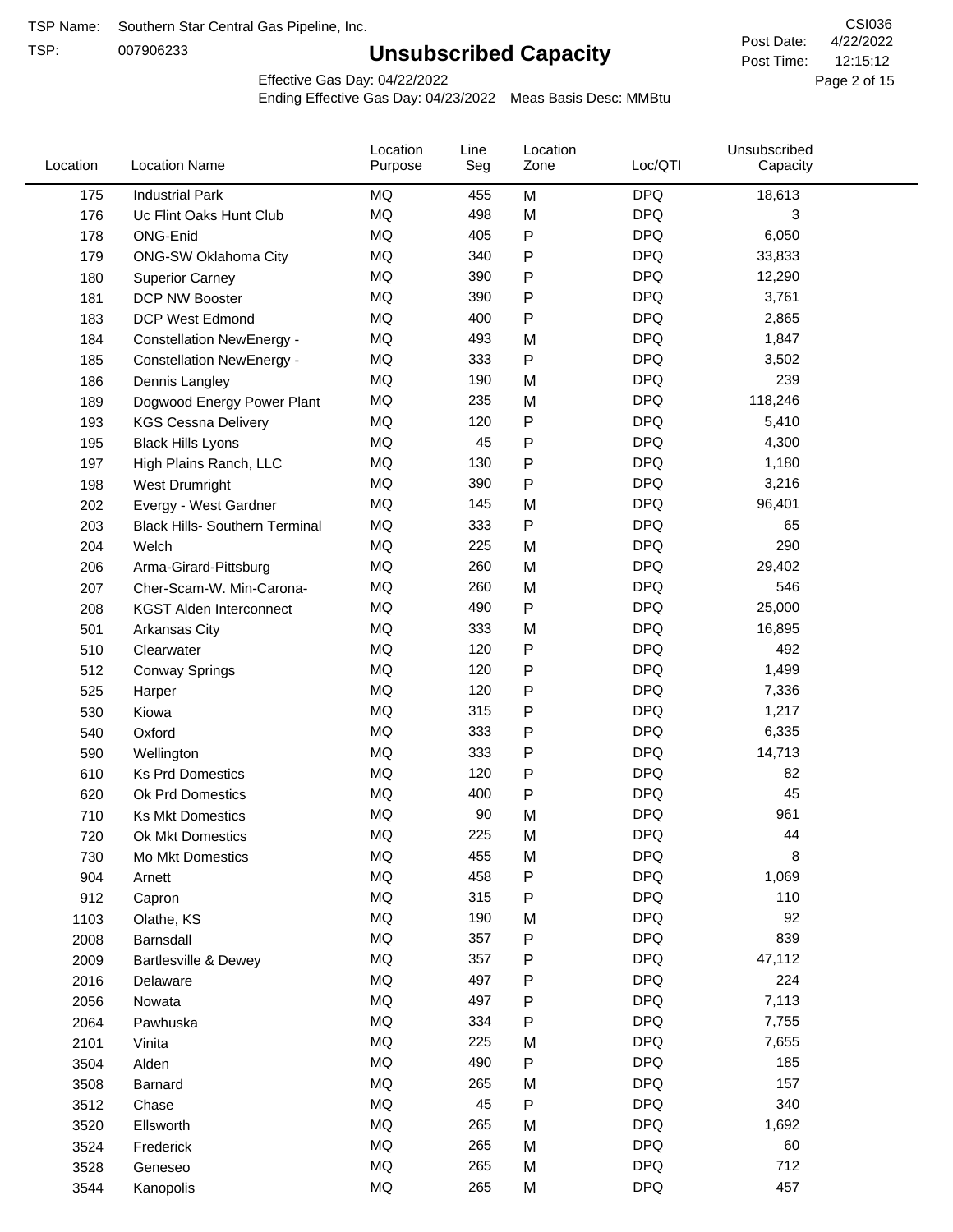TSP:

# **Unsubscribed Capacity**

4/22/2022 Page 3 of 15 12:15:12 CSI036 Post Date: Post Time:

Effective Gas Day: 04/22/2022

| Location | <b>Location Name</b>      | Location<br>Purpose | Line<br>Seg | Location<br>Zone | Loc/QTI    | Unsubscribed<br>Capacity |  |
|----------|---------------------------|---------------------|-------------|------------------|------------|--------------------------|--|
| 3548     | Lincoln                   | MQ                  | 265         | M                | <b>DPQ</b> | 4,528                    |  |
| 3551     | Lucas                     | $\sf{MQ}$           | 265         | M                | <b>DPQ</b> | 711                      |  |
| 3553     | Luray                     | MQ                  | 265         | M                | <b>DPQ</b> | 77                       |  |
| 3555     | Minneapolis               | MQ                  | 265         | M                | <b>DPQ</b> | 1,424                    |  |
| 3572     | Raymond                   | <b>MQ</b>           | 490         | $\sf P$          | <b>DPQ</b> | 75                       |  |
| 3576     | Sylvan Grove              | MQ                  | 265         | M                | <b>DPQ</b> | 134                      |  |
| 3588     | Vesper                    | MQ                  | 265         | M                | <b>DPQ</b> | 42                       |  |
| 3608     | <b>Beloit</b>             | MQ                  | 265         | M                | <b>DPQ</b> | 12,605                   |  |
| 3610     | <b>Burr Oak</b>           | MQ                  | 265         | M                | <b>DPQ</b> | 168                      |  |
| 3612     | Cawker City               | MQ                  | 265         | M                | <b>DPQ</b> | 625                      |  |
| 3616     | Downs                     | MQ                  | 265         | M                | <b>DPQ</b> | 382                      |  |
| 3620     | Esbon                     | MQ                  | 265         | M                | <b>DPQ</b> | 63                       |  |
| 3624     | Formosa                   | MQ                  | 265         | M                | <b>DPQ</b> | 120                      |  |
| 3628     | Glen Elder                | <b>MQ</b>           | 265         | M                | <b>DPQ</b> | 125                      |  |
| 3640     | Jewell                    | MQ                  | 265         | M                | <b>DPQ</b> | 66                       |  |
| 3648     | Lebanon                   | MQ                  | 265         | M                | <b>DPQ</b> | 178                      |  |
| 3652     | Mankato                   | MQ                  | 265         | M                | <b>DPQ</b> | 1,807                    |  |
| 3654     | Montrose                  | MQ                  | 265         | M                | <b>DPQ</b> | 192                      |  |
| 3660     | Osborne                   | MQ                  | 265         | M                | <b>DPQ</b> | 4,776                    |  |
| 3676     | Smith Center              | MQ                  | 265         | M                | <b>DPQ</b> | 1,401                    |  |
| 4812     | Carthage, Jasper, & Lamar | MQ                  | 450         | M                | <b>DPQ</b> | 5,570                    |  |
| 5002     | East Liberty Receipt      | M <sub>2</sub>      | 260         | M                | <b>RPQ</b> | 42,602                   |  |
| 6565     | Murray Gil Plant          | MQ                  | 120         | $\mathsf{P}$     | <b>DPQ</b> | 166,038                  |  |
| 6704     | Atlanta                   | MQ                  | 333         | M                | <b>DPQ</b> | 107                      |  |
| 6706     | Augusta & Leon            | MQ                  | 295         | ${\sf P}$        | <b>DPQ</b> | 46,347                   |  |
| 6712     | Benton                    | MQ                  | 300         | M                | <b>DPQ</b> | 22                       |  |
| 6714     | <b>Burden</b>             | MQ                  | 333         | M                | <b>DPQ</b> | 137                      |  |
| 6716     | Cambridge                 | MQ                  | 333         | M                | <b>DPQ</b> | 83                       |  |
| 6720     | Dexter                    | MQ                  | 333         | M                | <b>DPQ</b> | 128                      |  |
| 6722     | Douglas                   | $\sf{MQ}$           | 295         | P                | <b>DPQ</b> | 4,069                    |  |
| 6724     | El Dorado                 | <b>MQ</b>           | 300         | M                | <b>DPQ</b> | 14,336                   |  |
| 6764     | Potwin                    | $\sf{MQ}$           | 300         | M                | <b>DPQ</b> | 125                      |  |
| 6780     | Towanda                   | MQ                  | 300         | M                | <b>DPQ</b> | 6                        |  |
| 6828     | Grenola                   | MQ                  | 333         | M                | <b>DPQ</b> | 127                      |  |
| 6852     | Madison                   | MQ                  | 140         | M                | <b>DPQ</b> | 379                      |  |
| 6860     | Olpe                      | MQ                  | 140         | M                | <b>DPQ</b> | 129                      |  |
| 7158     | <b>OFS Maysville</b>      | M <sub>2</sub>      | 385         | ${\sf P}$        | <b>RPQ</b> | 2,486                    |  |
| 9012     | Circleville               | MQ                  | 90          | M                | <b>DPQ</b> | 133                      |  |
| 9020     | Everest                   | $\sf{MQ}$           | 90          | M                | <b>DPQ</b> | 167                      |  |
| 9024     | Fairview                  | MQ                  | 90          | M                | <b>DPQ</b> | 171                      |  |
| 9026     | <b>Falls City</b>         | MQ                  | 90          | M                | <b>DPQ</b> | 12,490                   |  |
| 9032     | Hamlin                    | MQ                  | 90          | M                | <b>DPQ</b> | 50                       |  |
| 9034     | Hiawatha                  | MQ                  | 90          | M                | <b>DPQ</b> | 2,895                    |  |
| 9036     | Holton                    | MQ                  | 90          | M                | <b>DPQ</b> | 4,675                    |  |
| 9038     | Horton                    | MQ                  | 90          | M                | <b>DPQ</b> | 1,821                    |  |
| 9040     | Huron                     | MQ                  | 90          | M                | <b>DPQ</b> | 30                       |  |
| 9042     | Highland & Robinson       | MQ                  | 90          | M                | <b>DPQ</b> | 844                      |  |
| 9052     | Morrill                   | $\sf{MQ}$           | 90          | M                | <b>DPQ</b> | 228                      |  |
| 9054     | Muscotah                  | $\sf{MQ}$           | 90          | M                | <b>DPQ</b> | 612                      |  |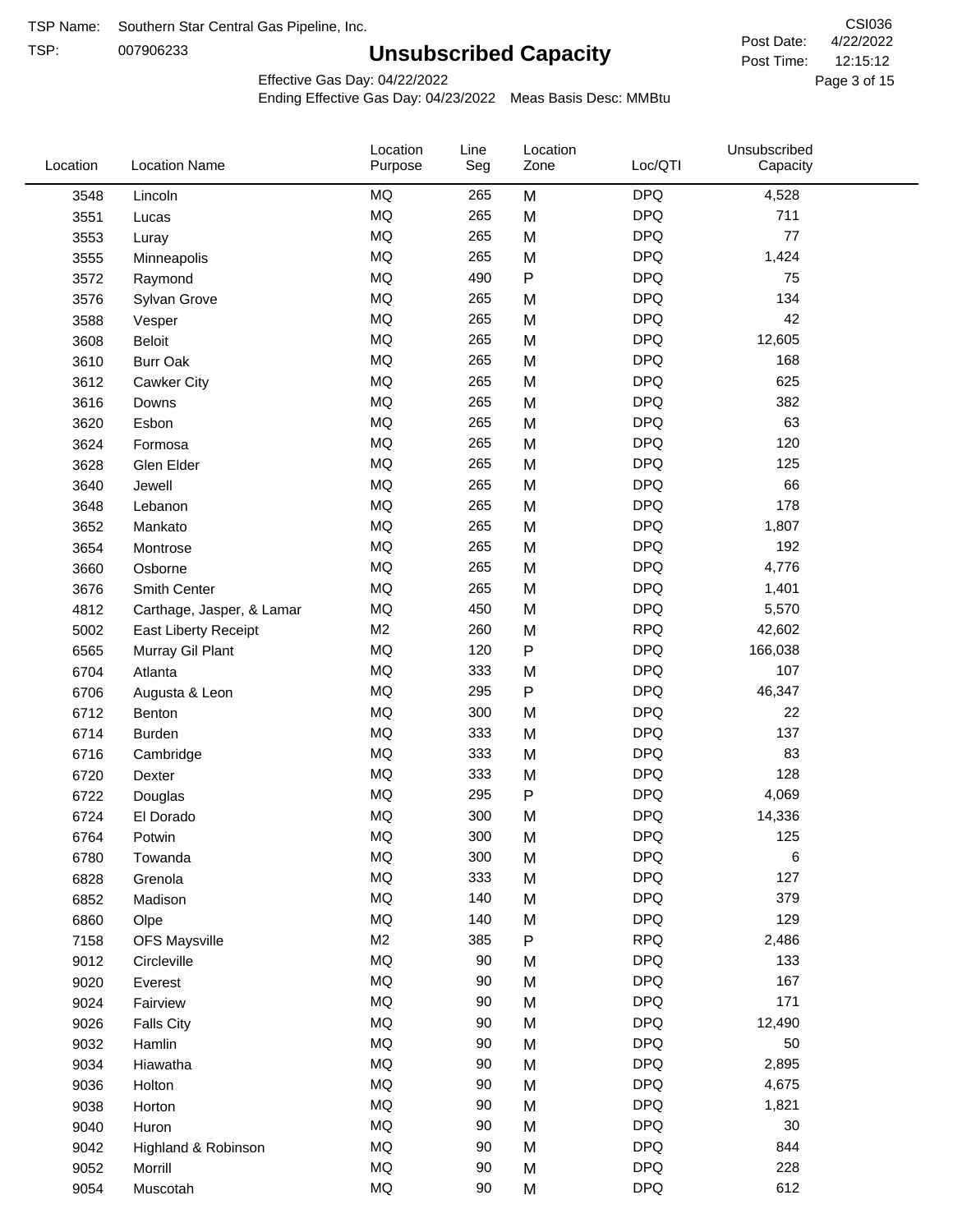TSP:

# **Unsubscribed Capacity**

4/22/2022 Page 4 of 15 12:15:12 CSI036 Post Date: Post Time:

Effective Gas Day: 04/22/2022

| Location | <b>Location Name</b>            | Location<br>Purpose | Line<br>Seg | Location<br>Zone | Loc/QTI    | Unsubscribed<br>Capacity |  |
|----------|---------------------------------|---------------------|-------------|------------------|------------|--------------------------|--|
| 9057     | Netawaka                        | <b>MQ</b>           | 90          | M                | <b>DPQ</b> | 48                       |  |
| 9059     | Nortonville & Winchester        | <b>MQ</b>           | 180         | M                | <b>DPQ</b> | 12                       |  |
| 9064     | Oskaloosa                       | MQ                  | 180         | M                | <b>DPQ</b> | 177                      |  |
| 9066     | Ozawkie                         | <b>MQ</b>           | 180         | M                | <b>DPQ</b> | 231                      |  |
| 9075     | Reserve                         | <b>MQ</b>           | 90          | M                | <b>DPQ</b> | 72                       |  |
| 9079     | Sabetha                         | <b>MQ</b>           | 90          | M                | <b>DPQ</b> | 11,276                   |  |
| 9091     | <b>Valley Falls</b>             | <b>MQ</b>           | 180         | M                | <b>DPQ</b> | 1,271                    |  |
| 9093     | Wathena, Elwood & Troy          | <b>MQ</b>           | 250         | M                | <b>DPQ</b> | 6,996                    |  |
| 9095     | Whiting                         | MQ                  | 90          | M                | <b>DPQ</b> | 40                       |  |
| 9097     | Willis                          | <b>MQ</b>           | 90          | M                | <b>DPQ</b> | 208                      |  |
| 9657     | South Glavin, KS TB             | <b>MQ</b>           | 145         | M                | <b>DPQ</b> | 36,000                   |  |
| 9835     | Hutchinson                      | MQ                  | 490         | P                | <b>DPQ</b> | 279                      |  |
| 10731    | Chelin Pld                      | M <sub>2</sub>      | 315         | P                | <b>RPQ</b> | 12,086                   |  |
| 10847    | Olathe, KS East TB              | <b>MQ</b>           | 145         | M                | <b>DPQ</b> | 1,000                    |  |
| 10997    | EGT Jane - Receipt              | M <sub>2</sub>      | 423         | M                | <b>RPQ</b> | 146,982                  |  |
| 11138    | Anr Brown Emergency             | M <sub>2</sub>      | 90          | M                | <b>RPQ</b> | 23,860                   |  |
| 11377    | Transwestern Canadian - Rec.    | M <sub>2</sub>      | 458         | P                | <b>RPQ</b> | 56,705                   |  |
| 11435    | <b>OkTex Marsh Interconnect</b> | M <sub>2</sub>      | 458         | Ρ                | <b>RPQ</b> | 47,447                   |  |
| 11704    | Alba-Purcell-Neck City          | <b>MQ</b>           | 450         | M                | <b>DPQ</b> | 77                       |  |
| 11709    | Carl Junction                   | <b>MQ</b>           | 260         | M                | <b>DPQ</b> | 3,766                    |  |
| 11712    | Carterville                     | <b>MQ</b>           | 450         | M                | <b>DPQ</b> | 6,134                    |  |
| 11716    | Duenweg                         | <b>MQ</b>           | 450         | M                | <b>DPQ</b> | 1,984                    |  |
| 11740    | Joplin-Galloway                 | <b>MQ</b>           | 450         | M                | <b>DPQ</b> | 44,900                   |  |
| 11772    | <b>Reddings Mill</b>            | <b>MQ</b>           | 225         | M                | <b>DPQ</b> | 370                      |  |
| 11776    | Saginaw                         | <b>MQ</b>           | 450         | M                | <b>DPQ</b> | 82                       |  |
| 11778    | Smithfield                      | <b>MQ</b>           | 260         | M                | <b>DPQ</b> | 50                       |  |
| 11779    | <b>Stones Corner</b>            | <b>MQ</b>           | 450         | M                | <b>DPQ</b> | 67                       |  |
| 11792    | Webb City                       | <b>MQ</b>           | 450         | M                | <b>DPQ</b> | 3,052                    |  |
| 12723    | DCP - Kingfisher                | M <sub>2</sub>      | 400         | P                | <b>RPQ</b> | 12,876                   |  |
| 12782    | Herndon Pld                     | M <sub>2</sub>      | 333         | M                | <b>RPQ</b> | 2,822                    |  |
| 13011    | <b>OGT Mutual</b>               | M <sub>2</sub>      | 458         | Ρ                | <b>RPQ</b> | 102,797                  |  |
| 13144    | Own Resources - Waverly         | M <sub>2</sub>      | 490         | P                | <b>RPQ</b> | 29,475                   |  |
| 13194    | <b>Superior Carney Plant</b>    | M <sub>2</sub>      | 390         | P                | <b>RPQ</b> | 36,616                   |  |
| 13565    | St. Francis                     | M <sub>2</sub>      | 490         | Ρ                | <b>RPQ</b> | 17,798                   |  |
| 13604    | Olathe, KS Naval Base TB        | MQ                  | 190         | M                | <b>DPQ</b> | 4,000                    |  |
| 13644    | Kansas City, Kansas             | MQ                  | 115         | M                | <b>DPQ</b> | 170,108                  |  |
| 13735    | State Line Pld                  | M <sub>2</sub>      | 490         | P                | <b>RPQ</b> | 15,750                   |  |
| 13745    | Kansas City, MO                 | MQ                  | 195         | M                | <b>DPQ</b> | 165,756                  |  |
| 13746    | Grain Valley & Lake Lotawana    | MQ                  | 235         | M                | <b>DPQ</b> | 193,050                  |  |
| 13747    | Kentucky Avenue                 | MQ                  | 235         | M                | <b>DPQ</b> | 60,000                   |  |
| 13748    | 47th & 71st & Stateline         | MQ                  | 115         | M                | <b>DPQ</b> | 267,453                  |  |
| 13906    | Bonny Reservoir Pld             | M <sub>2</sub>      | 490         | Ρ                | <b>RPQ</b> | 44,606                   |  |
| 14027    | Mullendore Pld                  | M <sub>2</sub>      | 335         | P                | <b>RPQ</b> | 6,646                    |  |
| 14155    | Chase County Pld                | M <sub>2</sub>      | 140         | M                | <b>RPQ</b> | 3,841                    |  |
| 14377    | DCP Mustang Plt                 | M <sub>2</sub>      | 340         | Ρ                | <b>RPQ</b> | 11,744                   |  |
| 14391    | <b>REP - North Williams</b>     | M <sub>2</sub>      | 495         | M                | <b>RPQ</b> | 32,434                   |  |
| 14513    | Cimarron Pipeline               | M <sub>2</sub>      | 315         | P                | <b>RPQ</b> | 9,761                    |  |
| 14872    | Own Resources - Wray            | M <sub>2</sub>      | 490         | P                | <b>RPQ</b> | 16,513                   |  |
| 14965    | CIG Riner                       | M <sub>2</sub>      | 490         | P                | <b>RPQ</b> | 51,538                   |  |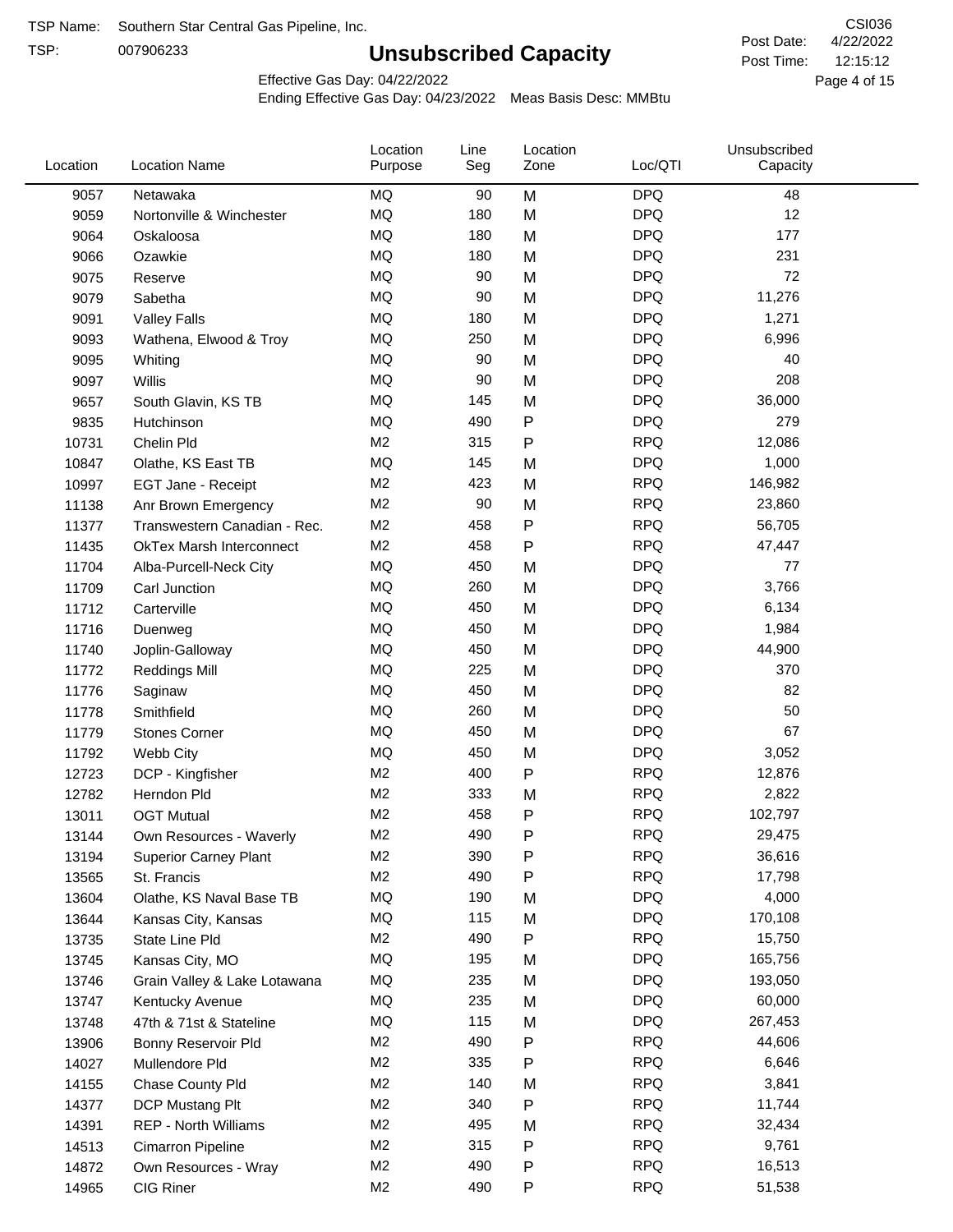TSP:

# **Unsubscribed Capacity**

4/22/2022 Page 5 of 15 12:15:12 CSI036 Post Date: Post Time:

Effective Gas Day: 04/22/2022

| Location | <b>Location Name</b>               | Location<br>Purpose | Line<br>Seg | Location<br>Zone | Loc/QTI    | Unsubscribed<br>Capacity |  |
|----------|------------------------------------|---------------------|-------------|------------------|------------|--------------------------|--|
| 14971    | <b>KGST Ark River</b>              | M2                  | 130         | $\mathsf{P}$     | <b>RPQ</b> | 56,934                   |  |
| 15011    | <b>EOIT Noble</b>                  | M2                  | 400         | $\mathsf{P}$     | <b>RPQ</b> | 46,050                   |  |
| 15012    | Cleveland Mo                       | MQ                  | 235         | M                | <b>DPQ</b> | 26                       |  |
| 15020    | East Lynne & Garden City           | <b>MQ</b>           | 235         | M                | <b>DPQ</b> | 830                      |  |
| 15024    | Freeman                            | <b>MQ</b>           | 235         | M                | <b>DPQ</b> | 76                       |  |
| 15032    | Holden                             | <b>MQ</b>           | 235         | M                | <b>DPQ</b> | 4,017                    |  |
| 15044    | Kingsville                         | MQ                  | 235         | M                | <b>DPQ</b> | 41                       |  |
| 15050    | Lone Jack                          | <b>MQ</b>           | 235         | M                | <b>DPQ</b> | 288                      |  |
| 15064    | Peculiar                           | <b>MQ</b>           | 235         | M                | <b>DPQ</b> | 2,265                    |  |
| 15066    | <b>Pleasant Hill</b>               | MQ                  | 235         | M                | <b>DPQ</b> | 4,776                    |  |
| 15117    | Hulah                              | M <sub>2</sub>      | 335         | $\mathsf{P}$     | <b>RPQ</b> | 2,730                    |  |
| 15142    | <b>EOIT McClain</b>                | M <sub>2</sub>      | 385         | $\mathsf{P}$     | <b>RPQ</b> | 91,338                   |  |
| 15216    | Dearborn MO                        | MQ                  | 250         | M                | <b>DPQ</b> | 1,372                    |  |
| 15223    | Nimrod                             | M <sub>2</sub>      | 340         | ${\sf P}$        | <b>RPQ</b> | 23,446                   |  |
| 15236    | Questar Skull Creek                | M <sub>2</sub>      | 490         | $\mathsf{P}$     | <b>RPQ</b> | 49,874                   |  |
| 15253    | DCP - Cimarron Plant               | M <sub>2</sub>      | 458         | $\mathsf{P}$     | <b>RPQ</b> | 117,425                  |  |
| 15256    | New Market & Trimble               | <b>MQ</b>           | 250         | M                | <b>DPQ</b> | 92                       |  |
| 15266    | <b>CIG Floris</b>                  | M <sub>2</sub>      | 315         | $\mathsf{P}$     | <b>RPQ</b> | 81,012                   |  |
| 15300    | <b>OFS</b> Stateline               | M <sub>2</sub>      | 458         | ${\sf P}$        | <b>RPQ</b> | 48,284                   |  |
| 15343    | St. Francis Pld                    | M <sub>2</sub>      | 490         | $\mathsf{P}$     | <b>RPQ</b> | 13,960                   |  |
| 15405    | Golden Gas Pld                     | M <sub>2</sub>      | 315         | $\mathsf{P}$     | <b>RPQ</b> | 25,274                   |  |
| 15430    | Velma Gas Plant                    | M <sub>2</sub>      | 385         | $\mathsf{P}$     | <b>RPQ</b> | 53,846                   |  |
| 15433    | Scout - Satanta                    | M <sub>2</sub>      | 130         | ${\sf P}$        | <b>RPQ</b> | 185,442                  |  |
| 15857    | DCP - Sholem                       | M <sub>2</sub>      | 385         | $\mathsf{P}$     | <b>RPQ</b> | 2,182                    |  |
| 15907    | Cowley Gas Systems, LLC            | M <sub>2</sub>      | 333         | M                | <b>RPQ</b> | 3,084                    |  |
| 16013    | South Olathe TB                    | MQ                  | 145         | M                | <b>DPQ</b> | 24,000                   |  |
| 16289    | Scout - Jayhawk                    | M2                  | 130         | ${\sf P}$        | <b>RPQ</b> | 125,886                  |  |
| 16294    | Wamsutter - Echo Springs           | M <sub>2</sub>      | 490         | ${\sf P}$        | <b>RPQ</b> | 223,278                  |  |
| 16376    | Salt Plains Storage                | M <sub>2</sub>      | 315         | $\mathsf{P}$     | <b>RPQ</b> | 225,257                  |  |
| 16453    | <b>ETC Texas Pipeline Beaver</b>   | M <sub>2</sub>      | 315         | ${\sf P}$        | <b>RPQ</b> | 86,510                   |  |
| 16478    | Envirotek Fuel Systems Inc         | M <sub>2</sub>      | 497         | $\mathsf{P}$     | <b>RPQ</b> | 4,818                    |  |
| 16508    | Blue Jacket                        | MQ                  | 225         | M                | <b>DPQ</b> | 81                       |  |
| 16516    | Commerce                           | MQ                  | 225         | M                | <b>DPQ</b> | 6,869                    |  |
| 16532    | Hockerville                        | MQ                  | 225         | M                | <b>DPQ</b> | 219                      |  |
| 16534    | Quapaw                             | M <sub>2</sub>      | 225         | M                | <b>RPQ</b> | 29,362                   |  |
| 16552    | Miami                              | MQ                  | 225         | M                | <b>DPQ</b> | 28,664                   |  |
| 16562    | Republican                         | M2                  | 490         | ${\sf P}$        | <b>RPQ</b> | 108,219                  |  |
| 16568    | Quapaw                             | MQ                  | 225         | M                | <b>DPQ</b> | 342                      |  |
| 16582    | EnergyVest - W Lenapah             | M <sub>2</sub>      | 225         | M                | <b>RPQ</b> | 17,625                   |  |
| 16583    | Cranor Tap                         | M <sub>2</sub>      | 497         | P                | <b>RPQ</b> | 6,060                    |  |
| 16584    | Oneok Westex Hemphill              | M <sub>2</sub>      | 458         | P                | <b>RPQ</b> | 54,887                   |  |
| 16592    | <b>TIGT Sugar Creek</b>            | M <sub>2</sub>      | 235         | M                | <b>RPQ</b> | 15,186                   |  |
| 16593    | <b>TIGT Glavin</b>                 | M <sub>2</sub>      | 190         | M                | <b>RPQ</b> | 113,678                  |  |
| 16604    | Osage Hills                        | M <sub>2</sub>      | 357         | $\mathsf{P}$     | <b>RPQ</b> | 10,303                   |  |
| 16620    | ETC Texas Pipeline Canadian        | M <sub>2</sub>      | 458         | $\mathsf{P}$     | <b>RPQ</b> | 39,194                   |  |
| 16621    | <b>ETC Texas Pipeline Hemphill</b> | M <sub>2</sub>      | 458         | P                | <b>RPQ</b> | 61,340                   |  |
| 16667    | ECQ Pipeline - Powell              | M <sub>2</sub>      | 117         | M                | <b>RPQ</b> | 13,610                   |  |
| 16679    | Fox Plant                          | M <sub>2</sub>      | 385         | P                | <b>RPQ</b> | 5,174                    |  |
| 16746    | Roxanna                            | M <sub>2</sub>      | 495         | M                | <b>RPQ</b> | 4,505                    |  |
|          |                                    |                     |             |                  |            |                          |  |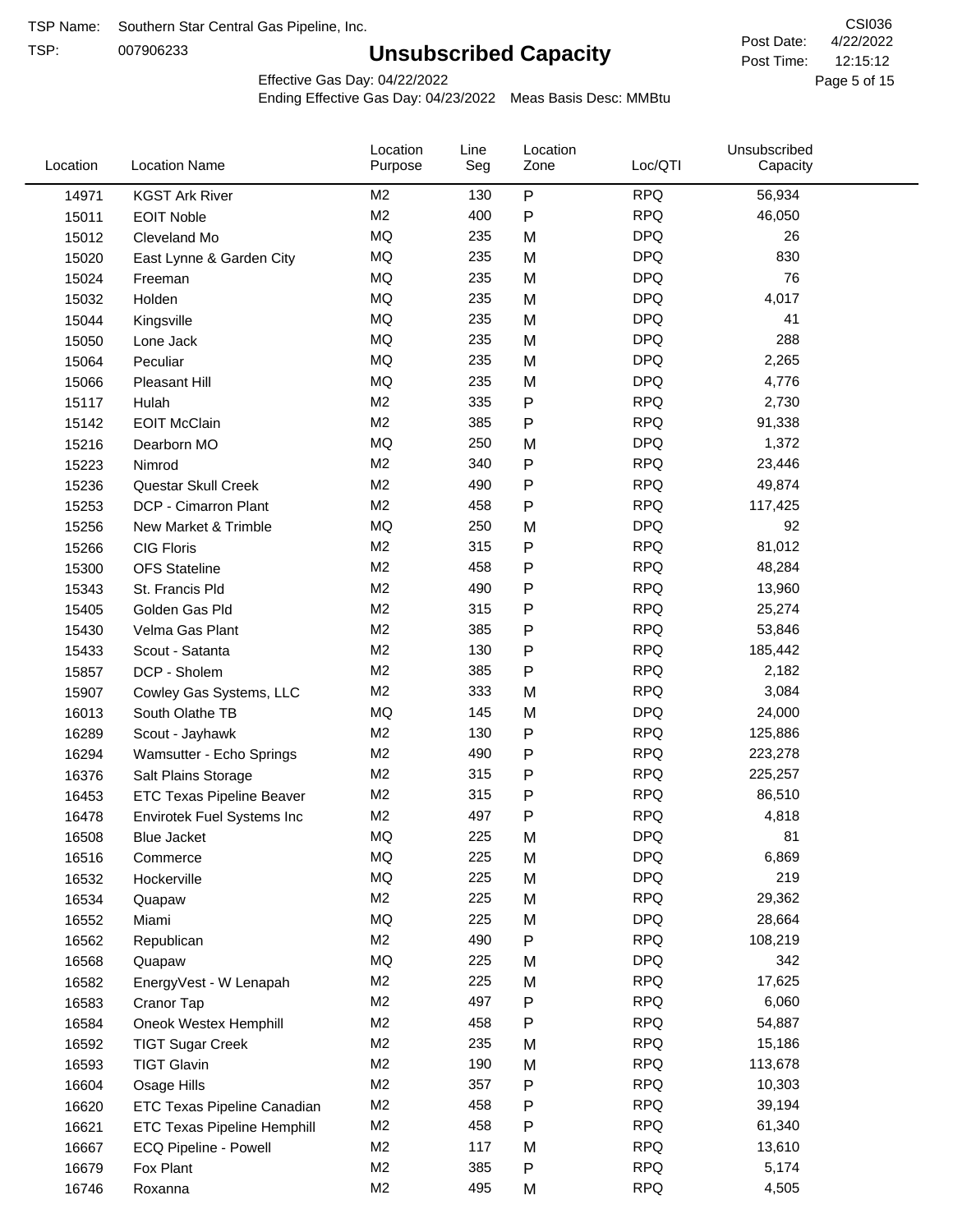TSP:

# **Unsubscribed Capacity**

4/22/2022 Page 6 of 15 12:15:12 CSI036 Post Date: Post Time:

Effective Gas Day: 04/22/2022

| Location | <b>Location Name</b>                | Location<br>Purpose | Line<br>Seg | Location<br>Zone | Loc/QTI    | Unsubscribed<br>Capacity |  |
|----------|-------------------------------------|---------------------|-------------|------------------|------------|--------------------------|--|
| 16747    | RedBud-Thayer Tap                   | M <sub>2</sub>      | 495         | M                | <b>RPQ</b> | 4,872                    |  |
| 16750    | Dilworth Rms                        | M2                  | 333         | P                | <b>RPQ</b> | 5,334                    |  |
| 16757    | River Rock - Fireside               | M <sub>2</sub>      | 495         | M                | <b>RPQ</b> | 66,400                   |  |
| 16774    | River Rock - E Lenapah              | M <sub>2</sub>      | 225         | M                | <b>RPQ</b> | 17,605                   |  |
| 16794    | <b>NNG Kiowa</b>                    | M <sub>2</sub>      | 130         | P                | <b>RPQ</b> | 73,872                   |  |
| 16798    | <b>Endeavor Energy Resources</b>    | M <sub>2</sub>      | 225         | M                | <b>RPQ</b> | 9,982                    |  |
| 16802    | Sunwest                             | M <sub>2</sub>      | 117         | M                | <b>RPQ</b> | 6,183                    |  |
| 16806    | Bluco- East Wann                    | M2                  | 225         | M                | <b>RPQ</b> | 8,850                    |  |
| 16807    | <b>Bitter Creek Eckley Pld-Yuma</b> | M2                  | 490         | P                | <b>RPQ</b> | 35,096                   |  |
| 16812    | <b>RiverGas</b>                     | M <sub>2</sub>      | 95          | M                | <b>RPQ</b> | 5,590                    |  |
| 16813    | Cheyenne Plains - Sand Dune         | M <sub>2</sub>      | 130         | P                | <b>RPQ</b> | 395,434                  |  |
| 16817    | <b>Midwest Energy</b>               | M <sub>2</sub>      | 495         | M                | <b>RPQ</b> | 7,179                    |  |
| 16819    | River Rock- Keeton                  | M <sub>2</sub>      | 225         | M                | <b>RPQ</b> | 9,535                    |  |
| 16820    | Superior - Hemphill                 | M <sub>2</sub>      | 458         | Ρ                | <b>RPQ</b> | 50,052                   |  |
| 16821    | Yuma West                           | M <sub>2</sub>      | 490         | P                | <b>RPQ</b> | 15,688                   |  |
| 16822    | Jayhawk PLD                         | M <sub>2</sub>      | 95          | M                | <b>RPQ</b> | 4,292                    |  |
| 16824    | Coon Creek                          | M <sub>2</sub>      | 497         | P                | <b>RPQ</b> | 8,858                    |  |
| 16835    | Shiloh                              | M2                  | 495         | M                | <b>RPQ</b> | 8,573                    |  |
| 16836    | Evergy - South Harper               | MQ                  | 235         | M                | <b>DPQ</b> | 86,400                   |  |
| 16837    | <b>EKAE Ethanol Plant</b>           | MQ                  | 496         | M                | <b>DPQ</b> | 1,397                    |  |
| 16840    | Nearman Creek Power Plant           | MQ                  | 195         | M                | <b>DPQ</b> | 28,800                   |  |
| 16844    | <b>Montgomery County</b>            | M <sub>2</sub>      | 260         | M                | <b>RPQ</b> | 8,000                    |  |
| 16848    | Colt-Liberty                        | M2                  | 260         | M                | <b>RPQ</b> | 4,000                    |  |
| 16849    | City of Mulvane Power Plant         | <b>MQ</b>           | 120         | P                | <b>DPQ</b> | 2,880                    |  |
| 16850    | Escalera - Cow Creek                | M <sub>2</sub>      | 490         | P                | <b>RPQ</b> | 66,094                   |  |
| 16852    | Southeastern KS P/L Wilson          | M <sub>2</sub>      | 495         | M                | <b>RPQ</b> | 60,000                   |  |
| 16857    | Superior - Cashion                  | M <sub>2</sub>      | 400         | P                | <b>RPQ</b> | 10,482                   |  |
| 16862    | Superior - Perkins                  | M2                  | 390         | P                | <b>RPQ</b> | 21,660                   |  |
| 16865    | RedBud-Mound Valley                 | M <sub>2</sub>      | 260         | M                | <b>RPQ</b> | 8,000                    |  |
| 16871    | <b>TIGT Grant</b>                   | M <sub>2</sub>      | 130         | P                | <b>RPQ</b> | 50,000                   |  |
| 16872    | River Rock - Jayhawk                | M <sub>2</sub>      | 495         | M                | <b>RPQ</b> | 57,579                   |  |
| 16873    | Layne Energy Sycamore               | M <sub>2</sub>      | 495         | M                | <b>RPQ</b> | 15,000                   |  |
| 16875    | Crenshaw Road                       | MQ                  | 455         | M                | <b>DPQ</b> | 33,611                   |  |
| 16877    | Acme Energy Services, Inc.          | M <sub>2</sub>      | 260         | M                | <b>RPQ</b> | 8,000                    |  |
| 16880    | Cottonwood                          | M <sub>2</sub>      | 235         | M                | <b>RPQ</b> | 1,000                    |  |
| 16883    | Cherryvale Boorigie PLd             | M <sub>2</sub>      | 495         | M                | <b>RPQ</b> | 34,135                   |  |
| 16884    | <b>Keystone Delivery</b>            | MQ                  | 390         | P                | <b>DPQ</b> | 6,067                    |  |
| 16890    | ADM/Deerfield                       | MQ                  | 95          | M                | <b>DPQ</b> | 6,078                    |  |
| 16891    | <b>KP Liberty</b>                   | M <sub>2</sub>      | 260         | M                | <b>RPQ</b> | 8,300                    |  |
| 16897    | <b>REP - South Williams</b>         | M <sub>2</sub>      | 117         | M                | <b>RPQ</b> | 30,198                   |  |
| 16905    | NEOK Production Company,            | M2                  | 225         | M                | <b>RPQ</b> | 7,970                    |  |
| 16908    | River Rock - Ft. Scott              | M <sub>2</sub>      | 495         | M                | <b>RPQ</b> | 54,600                   |  |
| 16911    | Evergy - Lake Road                  | MQ                  | 250         | M                | <b>DPQ</b> | 34,400                   |  |
| 16912    | Targa - Waynoka                     | M <sub>2</sub>      | 315         | P                | <b>RPQ</b> | 157,111                  |  |
| 16916    | Kansas Ethanol, LLC                 | MQ                  | 490         | Ρ                | <b>DPQ</b> | 3,500                    |  |
| 16917    | Downstream Casino                   | MQ                  | 225         | M                | <b>DPQ</b> | 1,510                    |  |
| 16918    | Show Me Ethanol                     | MQ                  | 425         | M                | <b>DPQ</b> | 6,623                    |  |
| 16922    | <b>Timberline Energy</b>            | M <sub>2</sub>      | 340         | P                | <b>RPQ</b> | 6,846                    |  |
| 16923    | <b>Mid-Continent Market</b>         | MQ                  | 120         | P                | <b>DPQ</b> | 30,000                   |  |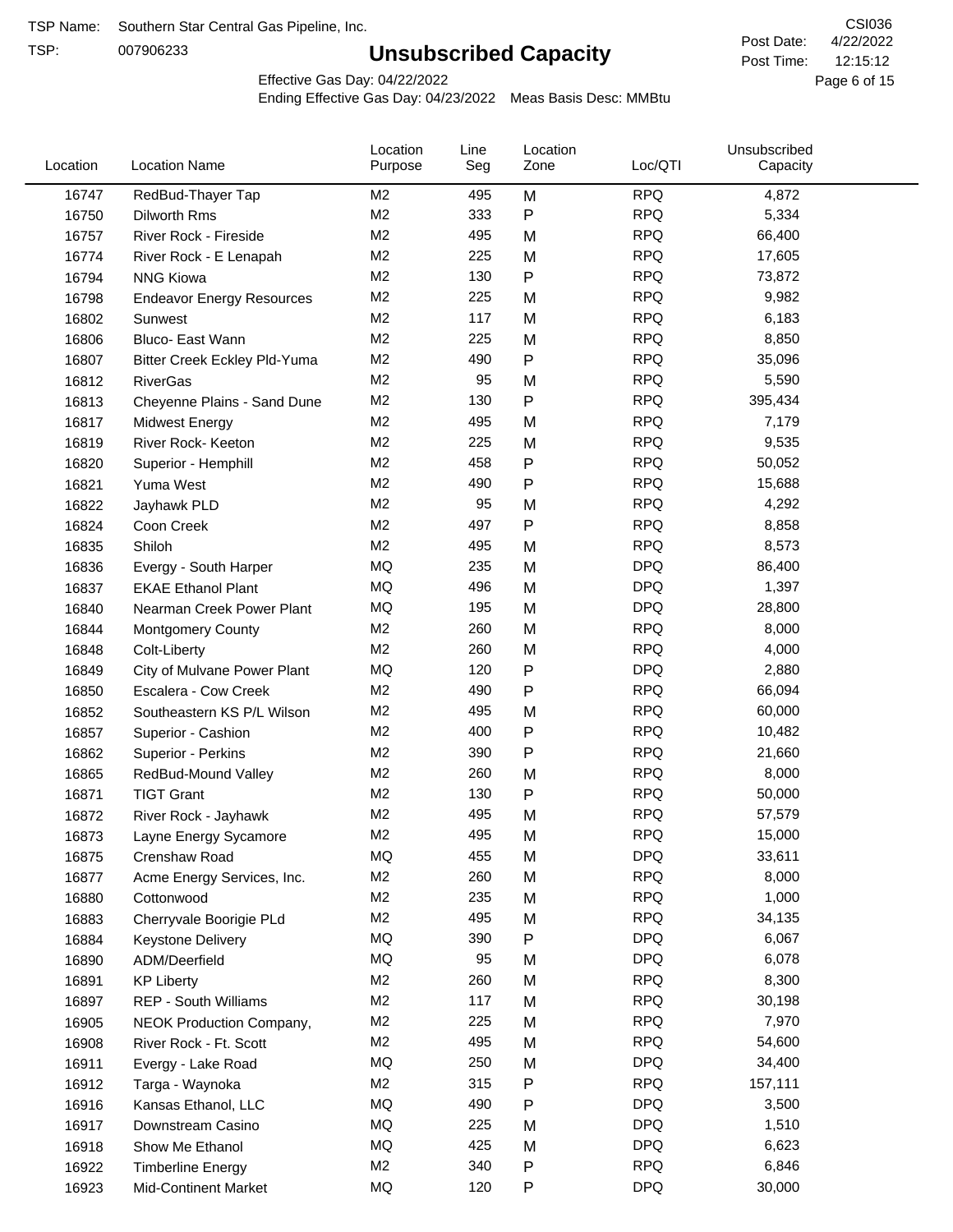TSP:

# **Unsubscribed Capacity**

4/22/2022 Page 7 of 15 12:15:12 CSI036 Post Date: Post Time:

Effective Gas Day: 04/22/2022

| Location | <b>Location Name</b>                | Location<br>Purpose | Line<br>Seg | Location<br>Zone | Loc/QTI    | Unsubscribed<br>Capacity |  |
|----------|-------------------------------------|---------------------|-------------|------------------|------------|--------------------------|--|
| 16931    | Midwest Energy - Goodman            | MQ                  | 490         | ${\sf P}$        | <b>DPQ</b> | 8,000                    |  |
| 16933    | Westar Emporia Energy               | MQ                  | 140         | M                | <b>DPQ</b> | 106,202                  |  |
| 16935    | River Rock - Graybill               | M <sub>2</sub>      | 260         | M                | <b>RPQ</b> | 23,168                   |  |
| 16941    | REP - Independence CDP              | M <sub>2</sub>      | 117         | M                | <b>RPQ</b> | 29,270                   |  |
| 16942    | <b>Big Timber</b>                   | M2                  | 490         | Ρ                | <b>RPQ</b> | 49,356                   |  |
| 16945    | <b>ETC Texas Pipeline Antelope</b>  | M <sub>2</sub>      | 458         | P                | <b>RPQ</b> | 110,000                  |  |
| 16949    | Summit Branson                      | MQ                  | 455         | M                | <b>DPQ</b> | 62,208                   |  |
| 16952    | <b>Overland Park</b>                | MQ                  | 115         | M                | <b>DPQ</b> | 77,485                   |  |
| 16953    | Merriam                             | MQ                  | 115         | M                | <b>DPQ</b> | 123,624                  |  |
| 16955    | Mustang Gas Products, LLC           | M <sub>2</sub>      | 405         | ${\sf P}$        | <b>RPQ</b> | 25,550                   |  |
| 16956    | Superior - Ford                     | M <sub>2</sub>      | 130         | P                | <b>RPQ</b> | 17,375                   |  |
| 16962    | Summit Sedalia                      | MQ                  | 235         | M                | <b>DPQ</b> | 0                        |  |
| 16967    | Noble Energy - Lilli                | M <sub>2</sub>      | 490         | Ρ                | <b>RPQ</b> | 40,863                   |  |
| 16972    | <b>ONG Norman</b>                   | MQ                  | 385         | Ρ                | <b>DPQ</b> | 40                       |  |
| 16975    | Superior - Spring Creek             | M <sub>2</sub>      | 315         | P                | <b>RPQ</b> | 7,680                    |  |
| 16976    | Bettis Asphalt & Construction       | MQ                  | 180         | M                | <b>DPQ</b> | 3,216                    |  |
| 16977    | <b>KGS Kansas Star Casino</b>       | MQ                  | 333         | P                | <b>DPQ</b> | 144                      |  |
| 16980    | <b>Black Hills Colwich</b>          | MQ                  | 120         | Ρ                | <b>DPQ</b> | 9,995                    |  |
| 16981    | Superior - Bellmon                  | M <sub>2</sub>      | 380         | P                | <b>RPQ</b> | 63,800                   |  |
| 16983    | DCP Midstream - Ellis               | MQ                  | 458         | P                | <b>DPQ</b> | 6,702                    |  |
| 16988    | Atmos Energy - W. Lawrence          | MQ                  | 180         | M                | <b>DPQ</b> | 127                      |  |
| 16991    | Williams Midstream North Alva       | MQ                  | 315         | P                | <b>DPQ</b> | 1,992                    |  |
| 16992    | <b>ONG Ottawa</b>                   | MQ                  | 225         | M                | <b>DPQ</b> | 0                        |  |
| 16993    | Farmer's Gas                        | MQ                  | 130         | P                | <b>DPQ</b> | 9,000                    |  |
| 16996    | Scout Sublette Delivery             | MQ                  | 130         | P                | <b>DPQ</b> | 100                      |  |
| 16997    | Devon Energy Medford Station        | M <sub>2</sub>      | 315         | P                | <b>RPQ</b> | 30,000                   |  |
| 16998    | Cheyenne Light, Fuel and            | MQ                  | 490         | Ρ                | <b>DPQ</b> | 90,800                   |  |
| 16999    | ETC - Crescent                      | M <sub>2</sub>      | 400         | P                | <b>RPQ</b> | 35,000                   |  |
| 17000    | Bourbon County, KS -                | MQ                  | 95          | M                | <b>DPQ</b> | 1                        |  |
| 17003    | Sunflower Electric Rubart           | MQ                  | 130         | P                | <b>DPQ</b> | 48,808                   |  |
| 17004    | <b>NGPL Beaver</b>                  | MQ                  | 315         | Ρ                | <b>DPQ</b> | 175,000                  |  |
| 17005    | ETC - Rose Valley (Delivery)        | $\sf{MQ}$           | 315         | P                | <b>DPQ</b> | 5,000                    |  |
| 17006    | ETC - Rose Valley                   | M <sub>2</sub>      | 315         | Ρ                | <b>RPQ</b> | 195,226                  |  |
| 17008    | OMPA Lamb                           | MQ                  | 335         | P                | <b>DPQ</b> | 51,383                   |  |
| 17009    | <b>Grasslands Energy Centennial</b> | M <sub>2</sub>      | 490         | Ρ                | <b>RPQ</b> | 25,000                   |  |
| 17010    | Noble Keota Receipt                 | M <sub>2</sub>      | 490         | Ρ                | <b>RPQ</b> | 52,200                   |  |
| 17011    | Noble Keota Delivery                | MQ                  | 490         | Ρ                | <b>DPQ</b> | 52,200                   |  |
| 17013    | Enlink - Battle Ridge               | M <sub>2</sub>      | 390         | P                | <b>RPQ</b> | 31,824                   |  |
| 17021    | <b>TIGT Yuma</b>                    | M2                  | 490         | P                | <b>RPQ</b> | 24,562                   |  |
| 17033    | Kickapoo Nation School              | MQ                  | 90          | M                | <b>DPQ</b> | 300                      |  |
| 17034    | ENVIA Energy Oklahoma City,         | MQ                  | 400         | P                | <b>DPQ</b> | 3,888                    |  |
| 17035    | Ameren Columbia                     | MQ                  | 235         | M                | <b>DPQ</b> | 35,512                   |  |
| 17036    | <b>Coffeyville Resources</b>        | MQ                  | 260         | M                | <b>DPQ</b> | 39,992                   |  |
| 17050    | Atmos - Forest View                 | MQ                  | 190         | M                | <b>DPQ</b> | 4,058                    |  |
| 17052    | ONG NW Oklahoma City                | MQ                  | 340         | ${\sf P}$        | <b>DPQ</b> | 39,000                   |  |
| 17054    | <b>ONG Guthrie</b>                  | MQ                  | 400         | Ρ                | <b>DPQ</b> | 4,799                    |  |
| 17055    | ETC Texas Pipeline Nash             | MQ                  | 458         | P                | <b>DPQ</b> | 1,500                    |  |
| 17056    | Blue Mountain - Chisholm Trail      | M2                  | 340         | P                | <b>RPQ</b> | 72,000                   |  |
| 17057    | City of Tonkawa                     | MQ                  | 380         | P                | <b>DPQ</b> | 3,000                    |  |
|          |                                     |                     |             |                  |            |                          |  |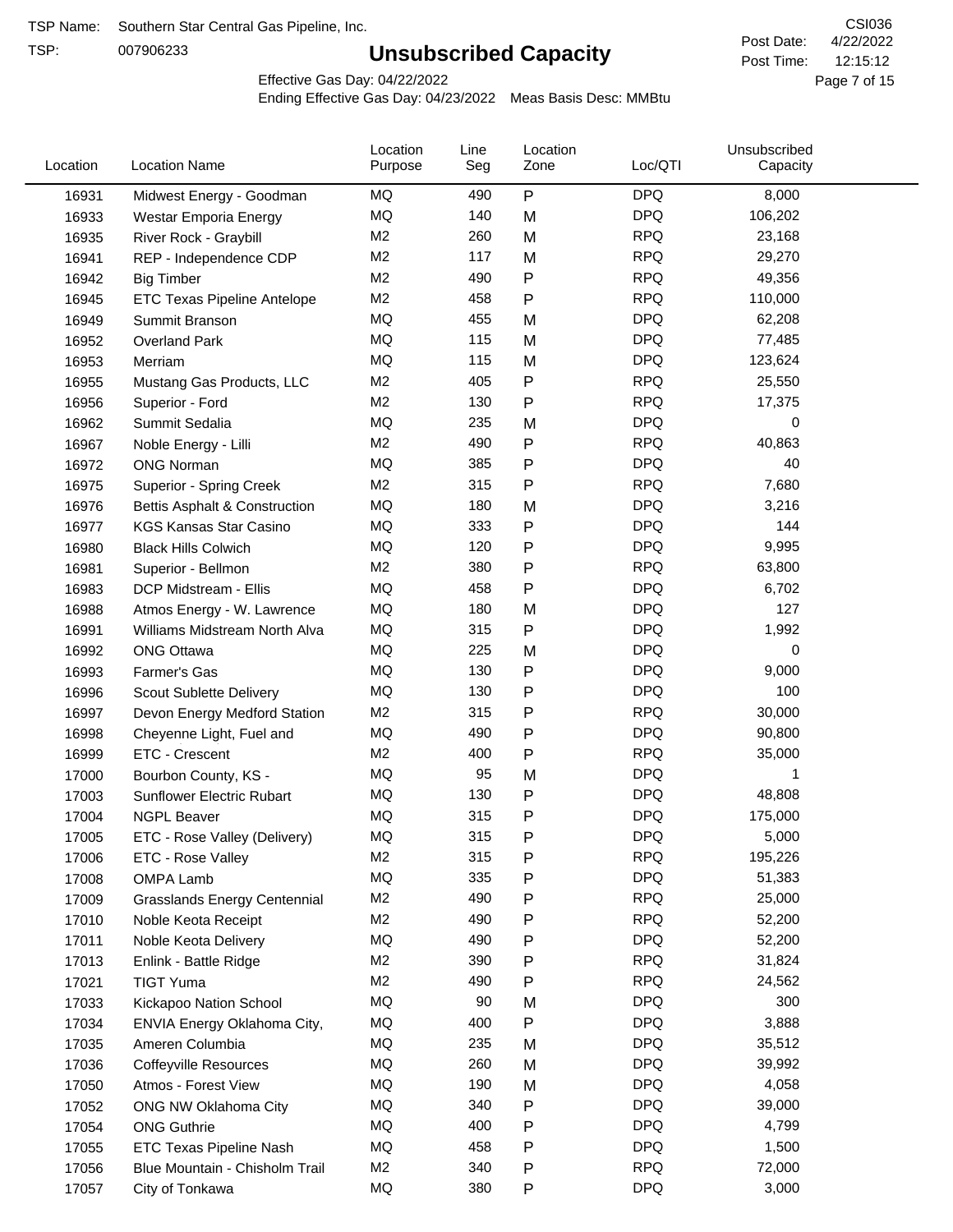TSP:

# **Unsubscribed Capacity**

4/22/2022 Page 8 of 15 12:15:12 CSI036 Post Date: Post Time:

Effective Gas Day: 04/22/2022

| Location | <b>Location Name</b>           | Location<br>Purpose | Line<br>Seg | Location<br>Zone | Loc/QTI    | Unsubscribed<br>Capacity |  |
|----------|--------------------------------|---------------------|-------------|------------------|------------|--------------------------|--|
| 17058    | RPP - Hamm Landfill            | M2                  | 195         | M                | <b>RPQ</b> | 2,500                    |  |
| 17060    | Atmos-Elk City                 | MQ                  | 87          | M                | <b>DPQ</b> | 216                      |  |
| 17064    | Koch - Enid                    | MQ                  | 405         | P                | <b>DPQ</b> | $\mathbf 0$              |  |
| 17065    | Canyon - Redcliff (Receipt)    | M <sub>2</sub>      | 458         | P                | <b>RPQ</b> | 180,000                  |  |
| 17066    | Canyon - Redcliff (Delivery)   | MQ                  | 458         | Ρ                | <b>DPQ</b> | 6,175                    |  |
| 17067    | Blue Mountain - Chisholm Trail | M <sub>2</sub>      | 340         | P                | <b>RPQ</b> | 70,000                   |  |
| 17068    | <b>EOIT Alfalfa</b>            | M <sub>2</sub>      | 458         | P                | <b>RPQ</b> | 200,000                  |  |
| 17069    | <b>NGPL Carter</b>             | MQ                  | 385         | P                | <b>DPQ</b> | 65,000                   |  |
| 17080    | <b>ONEOK Bakken Pipeline</b>   | MQ                  | 490         | P                | <b>DPQ</b> | 360                      |  |
| 17086    | NGPL - Mutual                  | <b>MQ</b>           | 458         | P                | <b>DPQ</b> | 150,000                  |  |
| 17087    | REX-St.Joe                     | M <sub>2</sub>      | 250         | M                | <b>RPQ</b> | 78,606                   |  |
| 17091    | OGT - Maysville                | M <sub>2</sub>      | 385         | P                | <b>RPQ</b> | 110,000                  |  |
| 17096    | Northern Natural-Kiowa         | <b>MQ</b>           | 130         | P                | <b>DPQ</b> | 100,000                  |  |
| 17104    | Black Hills - Plevna, KS TB    | MQ                  | 130         | Ρ                | <b>DPQ</b> | 480                      |  |
| 17105    | WIC - Cheyenne Hub             | M <sub>2</sub>      | 490         | P                | <b>RPQ</b> | 144,000                  |  |
| 17113    | NGPL - Ford County Receipt     | M <sub>2</sub>      | 130         | P                | <b>RPQ</b> | 190,400                  |  |
| 17119    | Waste Mgmt RNG Receipt         | M <sub>2</sub>      | 400         | P                | <b>RPQ</b> | 2,976                    |  |
| 17404    | Anderson                       | MQ                  | 423         | M                | <b>DPQ</b> | 1,130                    |  |
| 17406    | Ash Grove, Walnut Grove & Wil  | MQ                  | 455         | M                | <b>DPQ</b> | 2,595                    |  |
| 17408    | Aurora                         | MQ                  | 455         | M                | <b>DPQ</b> | 850                      |  |
| 17410    | <b>Billings Mo</b>             | MQ                  | 455         | M                | <b>DPQ</b> | 2,918                    |  |
| 17414    | Clever Mo                      | <b>MQ</b>           | 455         | M                | <b>DPQ</b> | 738                      |  |
| 17416    | Crane Mo                       | <b>MQ</b>           | 455         | M                | <b>DPQ</b> | 2,944                    |  |
| 17418    | Diamond                        | <b>MQ</b>           | 455         | M                | <b>DPQ</b> | 546                      |  |
| 17426    | Freistatt                      | <b>MQ</b>           | 455         | M                | <b>DPQ</b> | 256                      |  |
| 17430    | Goodman                        | MQ                  | 423         | M                | <b>DPQ</b> | 625                      |  |
| 17448    | Lanagan                        | <b>MQ</b>           | 423         | M                | <b>DPQ</b> | 337                      |  |
| 17452    | Marionville                    | <b>MQ</b>           | 455         | M                | <b>DPQ</b> | 1,119                    |  |
| 17454    | Monett                         | <b>MQ</b>           | 455         | M                | <b>DPQ</b> | 25,276                   |  |
| 17456    | Mt Vernon & Verona             | MQ                  | 455         | M                | <b>DPQ</b> | 4,407                    |  |
| 17458    | Neosho                         | <b>MQ</b>           | 455         | M                | <b>DPQ</b> | 8,597                    |  |
| 17460    | Noel & North Noel              | MQ                  | 423         | M                | <b>DPQ</b> | 19,472                   |  |
| 17462    | Nixa & Ozark                   | MQ                  | 455         | M                | <b>DPQ</b> | 5,340                    |  |
| 17464    | Pierce City                    | $\sf{MQ}$           | 455         | M                | <b>DPQ</b> | 3,281                    |  |
| 17466    | Pineville                      | MQ                  | 423         | M                | <b>DPQ</b> | 302                      |  |
| 17472    | Republic                       | MQ                  | 455         | M                | <b>DPQ</b> | 883                      |  |
| 17476    | Sarcoxie                       | MQ                  | 455         | M                | <b>DPQ</b> | 2,828                    |  |
| 17478    | Seneca                         | MQ                  | 225         | M                | <b>DPQ</b> | 9,873                    |  |
| 17492    | Wentworth                      | $\sf{MQ}$           | 455         | M                | <b>DPQ</b> | 193                      |  |
| 18328    | Goessel                        | MQ                  | 140         | M                | <b>DPQ</b> | 62                       |  |
| 18356    | Newton                         | MQ                  | 120         | P                | <b>DPQ</b> | 21,538                   |  |
| 19000    | Scout Jayhawk Delivery         | MQ                  | 130         | P                | <b>DPQ</b> | 185,442                  |  |
| 19548    | Lyndon                         | $\sf{MQ}$           | 140         | M                | <b>DPQ</b> | 655                      |  |
| 19552    | Melvern                        | MQ                  | 493         | M                | <b>DPQ</b> | 42                       |  |
| 19554    | Michigan Valley                | MQ                  | 140         | M                | <b>DPQ</b> | 339                      |  |
| 19564    | Pomona                         | MQ                  | 140         | M                | <b>DPQ</b> | 1,579                    |  |
| 19568    | Quenemo                        | MQ                  | 140         | M                | <b>DPQ</b> | 255                      |  |
| 19576    | Scranton                       | $\sf{MQ}$           | 140         | M                | <b>DPQ</b> | 632                      |  |
| 19608    | Baldwin                        | MQ                  | 180         | M                | <b>DPQ</b> | 2,754                    |  |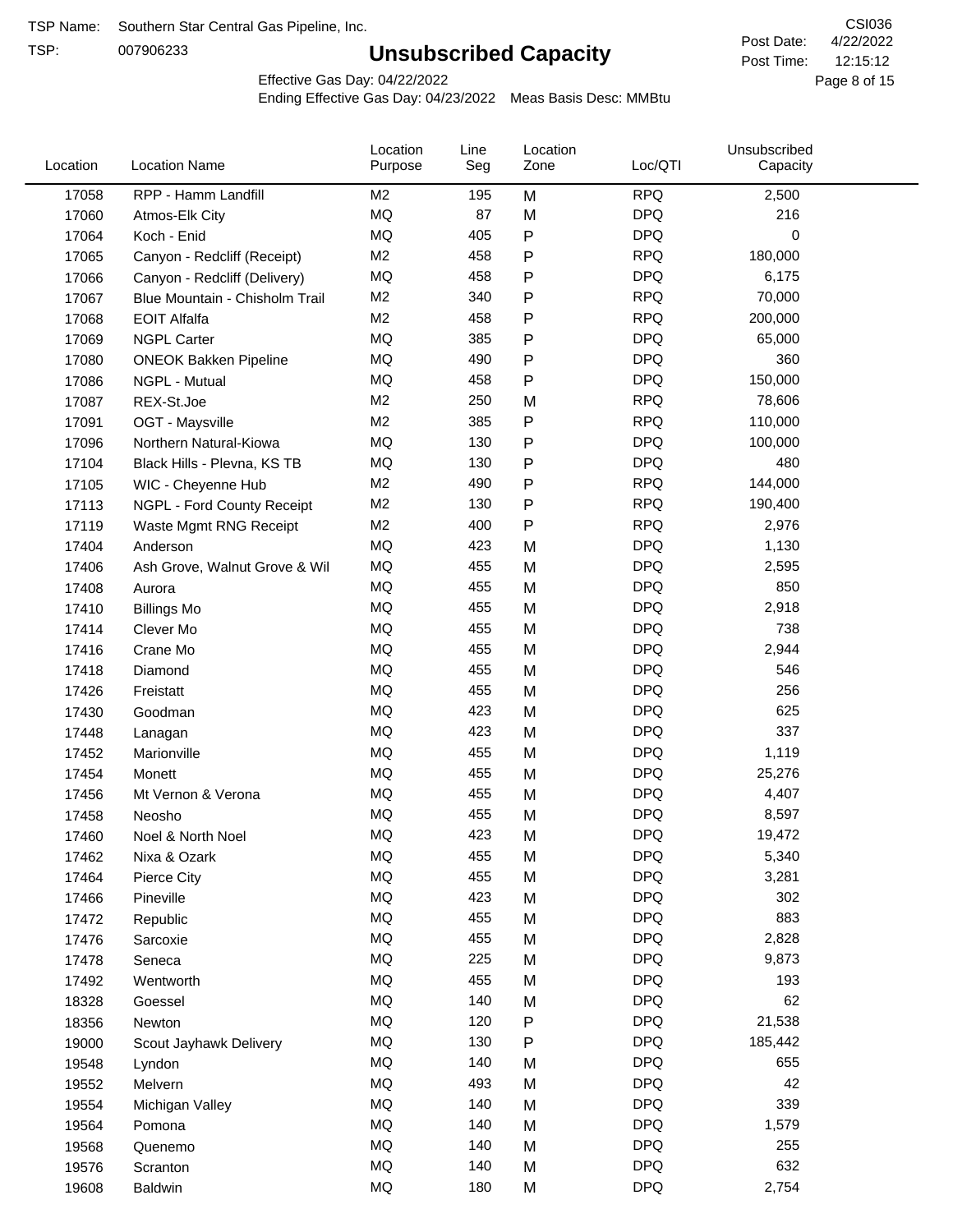TSP:

# **Unsubscribed Capacity**

4/22/2022 Page 9 of 15 12:15:12 CSI036 Post Date: Post Time:

Effective Gas Day: 04/22/2022

| Location | <b>Location Name</b>  | Location<br>Purpose | Line<br>Seg | Location<br>Zone | Loc/QTI    | Unsubscribed<br>Capacity |
|----------|-----------------------|---------------------|-------------|------------------|------------|--------------------------|
| 19620    | Edgerton              | <b>MQ</b>           | 190         | M                | <b>DPQ</b> | 14                       |
| 19628    | Gardner               | MQ                  | 190         | M                | <b>DPQ</b> | 2,755                    |
| 19648    | Lecompton             | <b>MQ</b>           | 180         | M                | <b>DPQ</b> | 109                      |
| 19650    | Le Loup               | <b>MQ</b>           | 190         | M                | <b>DPQ</b> | 37                       |
| 19660    | Ottawa                | <b>MQ</b>           | 493         | M                | <b>DPQ</b> | 6,129                    |
| 19664    | Perry                 | <b>MQ</b>           | 180         | M                | <b>DPQ</b> | 407                      |
| 19666    | Princeton             | MQ                  | 496         | M                | <b>DPQ</b> | 130                      |
| 19672    | Richmond              | <b>MQ</b>           | 496         | M                | <b>DPQ</b> | 374                      |
| 19676    | Scipio                | <b>MQ</b>           | 496         | M                | <b>DPQ</b> | 27                       |
| 19678    | Somerset & Rural      | MQ                  | 235         | M                | <b>DPQ</b> | 291                      |
| 19684    | Tonganoxie            | MQ                  | 195         | M                | <b>DPQ</b> | 7,420                    |
| 19690    | Wellsville            | MQ                  | 190         | M                | <b>DPQ</b> | 2,007                    |
| 20709    | <b>Bronson Etc</b>    | MQ                  | 95          | M                | <b>DPQ</b> | 360                      |
| 20712    | Carlyle               | <b>MQ</b>           | 495         | M                | <b>DPQ</b> | 26                       |
| 20714    | Cherryvale            | <b>MQ</b>           | 495         | M                | <b>DPQ</b> | 586                      |
| 20716    | Colony                | MQ                  | 50          | M                | <b>DPQ</b> | 2,347                    |
| 20720    | Dennis                | MQ                  | 495         | M                | <b>DPQ</b> | 54                       |
| 20725    | Erie                  | <b>MQ</b>           | 495         | M                | <b>DPQ</b> | 409                      |
| 20730    | Gas City & La Harpe   | <b>MQ</b>           | 495         | M                | <b>DPQ</b> | 1,457                    |
| 20764    | Parsons               | <b>MQ</b>           | 495         | M                | <b>DPQ</b> | 19,497                   |
| 20766    | Petrolia              | MQ                  | 495         | M                | <b>DPQ</b> | 18                       |
| 20768    | Piqua                 | MQ                  | 220         | M                | <b>DPQ</b> | 84                       |
| 20775    | South Mound           | <b>MQ</b>           | 495         | M                | <b>DPQ</b> | 45                       |
| 20785    | Thayer                | <b>MQ</b>           | 495         | M                | <b>DPQ</b> | 88                       |
| 20788    | Walnut & St Paul      | MQ                  | 95          | M                | <b>DPQ</b> | 658                      |
| 20792    | Welda                 | MQ                  | 495         | M                | <b>DPQ</b> | 1,122                    |
| 21008    | <b>Baxter Springs</b> | <b>MQ</b>           | 225         | M                | <b>DPQ</b> | 1,830                    |
| 21015    | Columbus              | MQ                  | 260         | M                | <b>DPQ</b> | 2,639                    |
| 21018    | Crestline             | MQ                  | 260         | M                | <b>DPQ</b> | 156                      |
| 21021    | Fort Scott            | MQ                  | 95          | M                | <b>DPQ</b> | 31,139                   |
| 21024    | Galena & Empire City  | MQ                  | 260         | M                | <b>DPQ</b> | 3,023                    |
| 21048    | Lowell                | $\sf{MQ}$           | 225         | M                | <b>DPQ</b> | 52                       |
| 21055    | N Riverton            | MQ                  | 260         | M                | <b>DPQ</b> | 148                      |
| 21060    | Oswego                | MQ                  | 260         | M                | <b>DPQ</b> | 2,588                    |
| 21080    | Treece                | MQ                  | 225         | M                | <b>DPQ</b> | 473                      |
| 23576    | St Joseph             | MQ                  | 250         | M                | <b>DPQ</b> | 88,184                   |
| 24228    | Grantville            | MQ                  | 180         | M                | <b>DPQ</b> | 207                      |
| 24252    | Meriden               | MQ                  | 180         | M                | <b>DPQ</b> | 177                      |
| 24276    | Shawnee Heights       | $\sf{MQ}$           | 180         | M                | <b>DPQ</b> | 696                      |
| 24280    | Topeka                | MQ                  | 180         | M                | <b>DPQ</b> | 152,652                  |
| 26304    | Alma                  | MQ                  | 425         | M                | <b>DPQ</b> | 95                       |
| 26308    | Blackburn             | MQ                  | 425         | M                | <b>DPQ</b> | 163                      |
| 26312    | Carrollton            | MQ                  | 425         | M                | <b>DPQ</b> | 2,523                    |
| 26314    | Concordia             | MQ                  | 425         | M                | <b>DPQ</b> | 1,576                    |
| 26316    | Corder                | MQ                  | 425         | M                | <b>DPQ</b> | 11                       |
| 26325    | Emma                  | MQ                  | 425         | M                | <b>DPQ</b> | 206                      |
| 26332    | Higginsville          | MQ                  | 425         | M                | <b>DPQ</b> | 28,860                   |
| 26344    | Knobnoster            | MQ                  | 235         | M                | <b>DPQ</b> | 16,700                   |
| 26348    | La Monte              | MQ                  | 235         | M                | <b>DPQ</b> | 111                      |
|          |                       |                     |             |                  |            |                          |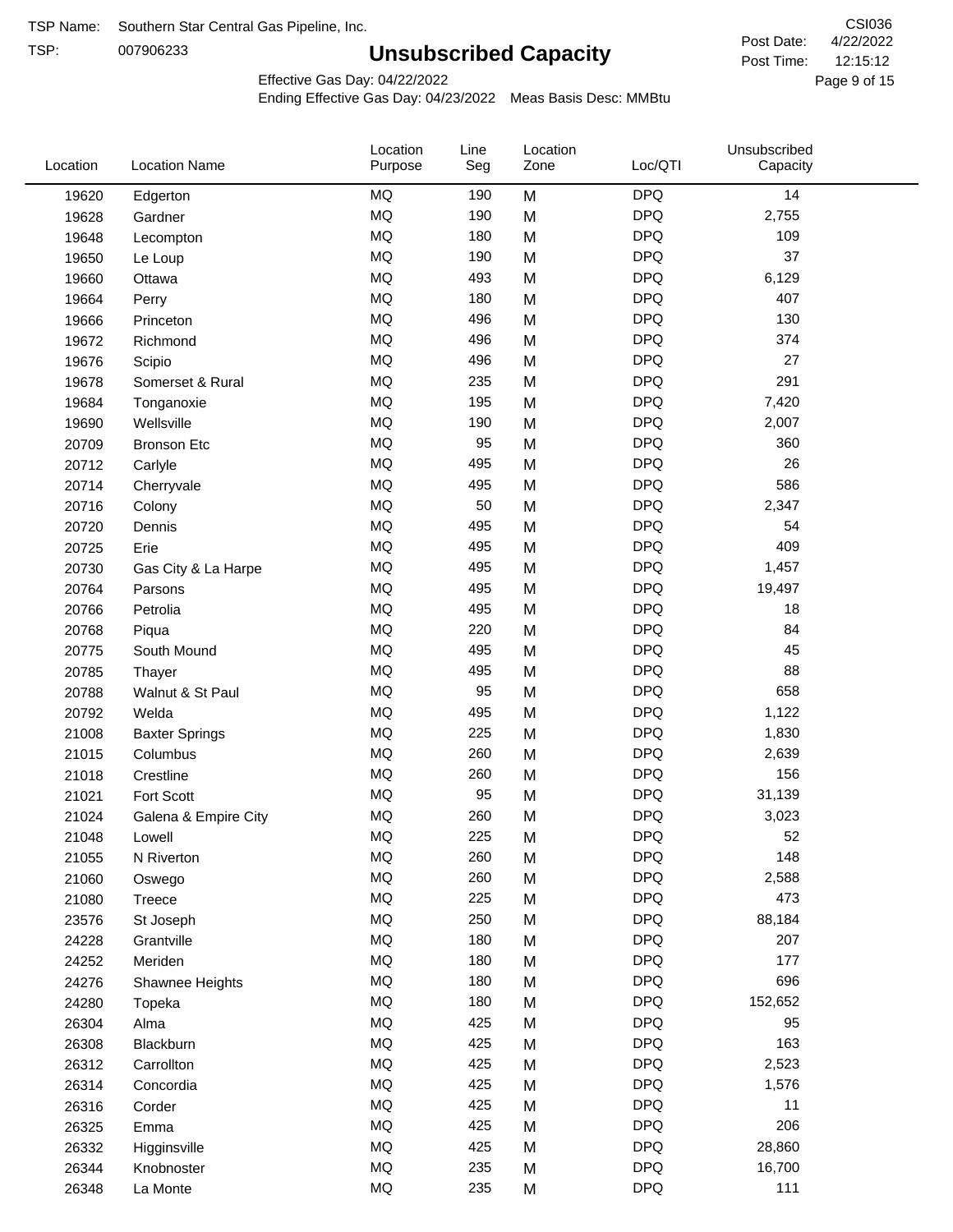TSP:

# **Unsubscribed Capacity**

4/22/2022 Page 10 of 15 12:15:12 CSI036 Post Date: Post Time:

Unsubscribed

Effective Gas Day: 04/22/2022

Location

Ending Effective Gas Day: 04/23/2022 Meas Basis Desc: MMBtu

Line

Location

| <b>MQ</b><br><b>DPQ</b><br>M<br>167<br>26352<br>Mt Leonard<br>425<br>MQ<br><b>DPQ</b><br>425<br>M<br>1,901<br>26356<br>Norborne<br>MQ<br><b>DPQ</b><br>471<br>425<br>M<br>26376<br>Slater<br><b>MQ</b><br><b>DPQ</b><br>584<br>425<br>26378<br>M<br><b>Sweet Springs</b><br><b>MQ</b><br><b>DPQ</b><br>235<br>M<br>10,551<br>26392<br>Warrensburg<br>MQ<br><b>DPQ</b><br>425<br>378<br>26394<br>M<br>Waverly<br>MQ<br>${\sf P}$<br><b>DPQ</b><br>150<br>27015<br><b>Belle Plaine</b><br>333<br>MQ<br><b>DPQ</b><br>217<br>120<br>${\sf P}$<br>27020<br><b>Bentley</b><br><b>MQ</b><br><b>DPQ</b><br>120<br>${\sf P}$<br>7,759<br>27035<br>Derby<br><b>MQ</b><br><b>DPQ</b><br>166<br>300<br>M<br>27040<br>Andover<br>MQ<br><b>DPQ</b><br>120<br>${\sf P}$<br>9,455<br>27050<br>Haysville<br>$\sf P$<br>MQ<br><b>DPQ</b><br>120<br>9,778<br>27060<br>Mulvane<br>MQ<br><b>DPQ</b><br>295<br>${\sf P}$<br>27065<br>5,386<br>Rose Hill<br>MQ<br>${\sf P}$<br><b>DPQ</b><br>120<br>7,149<br>27070<br>Sedgwick<br>MQ<br><b>DPQ</b><br>538<br>333<br>${\sf P}$<br>27080<br>Udall<br>MQ<br>${\sf P}$<br><b>DPQ</b><br>51,875<br>120<br>27085<br><b>Valley Center</b><br>MQ<br><b>DPQ</b><br>120<br>P<br>259,947<br>27092<br>Wichita<br><b>MQ</b><br><b>DPQ</b><br>90<br>M<br>20,786<br>29001<br>Atchison<br><b>MQ</b><br><b>DPQ</b><br>140<br>M<br>15,524<br>29002<br>Emporia<br>MQ<br><b>DPQ</b><br>195<br>M<br>14,939<br>29003<br>Leavenworth<br>MQ<br>90<br><b>DPQ</b><br>269<br>29005<br>M<br>Effingham<br>MQ<br>${\sf P}$<br><b>DPQ</b><br>195<br>130<br>30804<br>Abbyville<br>MQ<br><b>DPQ</b><br>119<br>260<br>M<br>34612<br>Altamont<br><b>MQ</b><br><b>DPQ</b><br>31<br>140<br>M<br>35013<br>Americus<br>MQ<br>${\sf P}$<br><b>DPQ</b><br>490<br>135,571<br>35515<br><b>ANR Alden</b><br>MQ<br><b>DPQ</b><br>120<br>${\sf P}$<br>15<br>36918<br>Argonia<br><b>MQ</b><br>${\sf P}$<br><b>DPQ</b><br>334<br>1,314<br>37100<br>Wynona<br>MQ<br><b>DPQ</b><br>91<br>357<br>${\sf P}$<br>37118<br>Hominy<br>MQ<br>${\sf P}$<br><b>DPQ</b><br>130<br>15,360<br>37172<br><b>Black Hills Hutchinson</b><br>MQ<br><b>DPQ</b><br>423<br>216,201<br>M<br>37175<br>EGT Jane - Delivery<br>MQ<br><b>DPQ</b><br>756<br>180<br>38021<br>Auburn<br>M<br>MQ<br>357<br><b>DPQ</b><br>157<br>${\sf P}$<br>38522<br><b>Avant Utilities</b><br>$\sf{MQ}$<br>380<br>${\sf P}$<br><b>DPQ</b><br>2,032<br>41709<br><b>Billings</b><br>MQ<br>455<br><b>DPQ</b><br>698,615<br>42915<br>M<br>Springfield<br>MQ<br>140<br><b>DPQ</b><br>M<br>1,686<br>44021<br>Burlingame<br>MQ<br>315<br>${\sf P}$<br><b>DPQ</b><br>394<br>44121<br>Alfalfa City Ok<br>MQ<br><b>DPQ</b><br>140<br>0<br>M<br>45301<br>Cassoday<br>MQ<br><b>DPQ</b><br>495<br>M<br>51,665<br>46608<br>Chanute<br>MQ<br><b>DPQ</b><br>140<br>1,001<br>M<br>46809<br>Florence<br>MQ<br><b>DPQ</b><br>357<br>${\sf P}$<br>1,569<br>47412<br>Cleveland<br>MQ<br><b>DPQ</b><br>490<br>62,965<br>47641<br>CIG Riner<br>P<br>MQ<br>95<br><b>DPQ</b><br>M<br>4,627<br>48015<br>Bourbon County, KS<br>MQ<br><b>DPQ</b><br>497<br>${\sf P}$<br>358<br>48301<br>Copan<br>MQ<br>${\sf P}$<br><b>DPQ</b><br>120<br>166<br>55502<br>Danville<br><b>DPQ</b><br>79<br>MQ<br>90<br>M<br>56601<br>Denison<br>MQ<br>${\sf P}$<br><b>DPQ</b><br>390<br>4,485<br>58518<br>Drumright<br>MQ<br><b>DPQ</b><br>117<br>67<br>M<br>60706<br>Peckham<br>$\sf{MQ}$<br><b>DPQ</b><br>990<br>130<br>P<br>62810<br>Black Hills - Enterprise TB<br><b>DPQ</b><br>820<br>MQ<br>140<br>63919<br>M<br>Eskridge | Location | <b>Location Name</b> | Purpose | Seg | Zone | Loc/QTI | Capacity |  |
|----------------------------------------------------------------------------------------------------------------------------------------------------------------------------------------------------------------------------------------------------------------------------------------------------------------------------------------------------------------------------------------------------------------------------------------------------------------------------------------------------------------------------------------------------------------------------------------------------------------------------------------------------------------------------------------------------------------------------------------------------------------------------------------------------------------------------------------------------------------------------------------------------------------------------------------------------------------------------------------------------------------------------------------------------------------------------------------------------------------------------------------------------------------------------------------------------------------------------------------------------------------------------------------------------------------------------------------------------------------------------------------------------------------------------------------------------------------------------------------------------------------------------------------------------------------------------------------------------------------------------------------------------------------------------------------------------------------------------------------------------------------------------------------------------------------------------------------------------------------------------------------------------------------------------------------------------------------------------------------------------------------------------------------------------------------------------------------------------------------------------------------------------------------------------------------------------------------------------------------------------------------------------------------------------------------------------------------------------------------------------------------------------------------------------------------------------------------------------------------------------------------------------------------------------------------------------------------------------------------------------------------------------------------------------------------------------------------------------------------------------------------------------------------------------------------------------------------------------------------------------------------------------------------------------------------------------------------------------------------------------------------------------------------------------------------------------------------------------------------------------------------------------------------------------------------------------------------------------------------------------------------------------------------------------------------------------------------------------------------------------------------------------------------------------------------------------------------------------------------------------------------|----------|----------------------|---------|-----|------|---------|----------|--|
|                                                                                                                                                                                                                                                                                                                                                                                                                                                                                                                                                                                                                                                                                                                                                                                                                                                                                                                                                                                                                                                                                                                                                                                                                                                                                                                                                                                                                                                                                                                                                                                                                                                                                                                                                                                                                                                                                                                                                                                                                                                                                                                                                                                                                                                                                                                                                                                                                                                                                                                                                                                                                                                                                                                                                                                                                                                                                                                                                                                                                                                                                                                                                                                                                                                                                                                                                                                                                                                                                                                |          |                      |         |     |      |         |          |  |
|                                                                                                                                                                                                                                                                                                                                                                                                                                                                                                                                                                                                                                                                                                                                                                                                                                                                                                                                                                                                                                                                                                                                                                                                                                                                                                                                                                                                                                                                                                                                                                                                                                                                                                                                                                                                                                                                                                                                                                                                                                                                                                                                                                                                                                                                                                                                                                                                                                                                                                                                                                                                                                                                                                                                                                                                                                                                                                                                                                                                                                                                                                                                                                                                                                                                                                                                                                                                                                                                                                                |          |                      |         |     |      |         |          |  |
|                                                                                                                                                                                                                                                                                                                                                                                                                                                                                                                                                                                                                                                                                                                                                                                                                                                                                                                                                                                                                                                                                                                                                                                                                                                                                                                                                                                                                                                                                                                                                                                                                                                                                                                                                                                                                                                                                                                                                                                                                                                                                                                                                                                                                                                                                                                                                                                                                                                                                                                                                                                                                                                                                                                                                                                                                                                                                                                                                                                                                                                                                                                                                                                                                                                                                                                                                                                                                                                                                                                |          |                      |         |     |      |         |          |  |
|                                                                                                                                                                                                                                                                                                                                                                                                                                                                                                                                                                                                                                                                                                                                                                                                                                                                                                                                                                                                                                                                                                                                                                                                                                                                                                                                                                                                                                                                                                                                                                                                                                                                                                                                                                                                                                                                                                                                                                                                                                                                                                                                                                                                                                                                                                                                                                                                                                                                                                                                                                                                                                                                                                                                                                                                                                                                                                                                                                                                                                                                                                                                                                                                                                                                                                                                                                                                                                                                                                                |          |                      |         |     |      |         |          |  |
|                                                                                                                                                                                                                                                                                                                                                                                                                                                                                                                                                                                                                                                                                                                                                                                                                                                                                                                                                                                                                                                                                                                                                                                                                                                                                                                                                                                                                                                                                                                                                                                                                                                                                                                                                                                                                                                                                                                                                                                                                                                                                                                                                                                                                                                                                                                                                                                                                                                                                                                                                                                                                                                                                                                                                                                                                                                                                                                                                                                                                                                                                                                                                                                                                                                                                                                                                                                                                                                                                                                |          |                      |         |     |      |         |          |  |
|                                                                                                                                                                                                                                                                                                                                                                                                                                                                                                                                                                                                                                                                                                                                                                                                                                                                                                                                                                                                                                                                                                                                                                                                                                                                                                                                                                                                                                                                                                                                                                                                                                                                                                                                                                                                                                                                                                                                                                                                                                                                                                                                                                                                                                                                                                                                                                                                                                                                                                                                                                                                                                                                                                                                                                                                                                                                                                                                                                                                                                                                                                                                                                                                                                                                                                                                                                                                                                                                                                                |          |                      |         |     |      |         |          |  |
|                                                                                                                                                                                                                                                                                                                                                                                                                                                                                                                                                                                                                                                                                                                                                                                                                                                                                                                                                                                                                                                                                                                                                                                                                                                                                                                                                                                                                                                                                                                                                                                                                                                                                                                                                                                                                                                                                                                                                                                                                                                                                                                                                                                                                                                                                                                                                                                                                                                                                                                                                                                                                                                                                                                                                                                                                                                                                                                                                                                                                                                                                                                                                                                                                                                                                                                                                                                                                                                                                                                |          |                      |         |     |      |         |          |  |
|                                                                                                                                                                                                                                                                                                                                                                                                                                                                                                                                                                                                                                                                                                                                                                                                                                                                                                                                                                                                                                                                                                                                                                                                                                                                                                                                                                                                                                                                                                                                                                                                                                                                                                                                                                                                                                                                                                                                                                                                                                                                                                                                                                                                                                                                                                                                                                                                                                                                                                                                                                                                                                                                                                                                                                                                                                                                                                                                                                                                                                                                                                                                                                                                                                                                                                                                                                                                                                                                                                                |          |                      |         |     |      |         |          |  |
|                                                                                                                                                                                                                                                                                                                                                                                                                                                                                                                                                                                                                                                                                                                                                                                                                                                                                                                                                                                                                                                                                                                                                                                                                                                                                                                                                                                                                                                                                                                                                                                                                                                                                                                                                                                                                                                                                                                                                                                                                                                                                                                                                                                                                                                                                                                                                                                                                                                                                                                                                                                                                                                                                                                                                                                                                                                                                                                                                                                                                                                                                                                                                                                                                                                                                                                                                                                                                                                                                                                |          |                      |         |     |      |         |          |  |
|                                                                                                                                                                                                                                                                                                                                                                                                                                                                                                                                                                                                                                                                                                                                                                                                                                                                                                                                                                                                                                                                                                                                                                                                                                                                                                                                                                                                                                                                                                                                                                                                                                                                                                                                                                                                                                                                                                                                                                                                                                                                                                                                                                                                                                                                                                                                                                                                                                                                                                                                                                                                                                                                                                                                                                                                                                                                                                                                                                                                                                                                                                                                                                                                                                                                                                                                                                                                                                                                                                                |          |                      |         |     |      |         |          |  |
|                                                                                                                                                                                                                                                                                                                                                                                                                                                                                                                                                                                                                                                                                                                                                                                                                                                                                                                                                                                                                                                                                                                                                                                                                                                                                                                                                                                                                                                                                                                                                                                                                                                                                                                                                                                                                                                                                                                                                                                                                                                                                                                                                                                                                                                                                                                                                                                                                                                                                                                                                                                                                                                                                                                                                                                                                                                                                                                                                                                                                                                                                                                                                                                                                                                                                                                                                                                                                                                                                                                |          |                      |         |     |      |         |          |  |
|                                                                                                                                                                                                                                                                                                                                                                                                                                                                                                                                                                                                                                                                                                                                                                                                                                                                                                                                                                                                                                                                                                                                                                                                                                                                                                                                                                                                                                                                                                                                                                                                                                                                                                                                                                                                                                                                                                                                                                                                                                                                                                                                                                                                                                                                                                                                                                                                                                                                                                                                                                                                                                                                                                                                                                                                                                                                                                                                                                                                                                                                                                                                                                                                                                                                                                                                                                                                                                                                                                                |          |                      |         |     |      |         |          |  |
|                                                                                                                                                                                                                                                                                                                                                                                                                                                                                                                                                                                                                                                                                                                                                                                                                                                                                                                                                                                                                                                                                                                                                                                                                                                                                                                                                                                                                                                                                                                                                                                                                                                                                                                                                                                                                                                                                                                                                                                                                                                                                                                                                                                                                                                                                                                                                                                                                                                                                                                                                                                                                                                                                                                                                                                                                                                                                                                                                                                                                                                                                                                                                                                                                                                                                                                                                                                                                                                                                                                |          |                      |         |     |      |         |          |  |
|                                                                                                                                                                                                                                                                                                                                                                                                                                                                                                                                                                                                                                                                                                                                                                                                                                                                                                                                                                                                                                                                                                                                                                                                                                                                                                                                                                                                                                                                                                                                                                                                                                                                                                                                                                                                                                                                                                                                                                                                                                                                                                                                                                                                                                                                                                                                                                                                                                                                                                                                                                                                                                                                                                                                                                                                                                                                                                                                                                                                                                                                                                                                                                                                                                                                                                                                                                                                                                                                                                                |          |                      |         |     |      |         |          |  |
|                                                                                                                                                                                                                                                                                                                                                                                                                                                                                                                                                                                                                                                                                                                                                                                                                                                                                                                                                                                                                                                                                                                                                                                                                                                                                                                                                                                                                                                                                                                                                                                                                                                                                                                                                                                                                                                                                                                                                                                                                                                                                                                                                                                                                                                                                                                                                                                                                                                                                                                                                                                                                                                                                                                                                                                                                                                                                                                                                                                                                                                                                                                                                                                                                                                                                                                                                                                                                                                                                                                |          |                      |         |     |      |         |          |  |
|                                                                                                                                                                                                                                                                                                                                                                                                                                                                                                                                                                                                                                                                                                                                                                                                                                                                                                                                                                                                                                                                                                                                                                                                                                                                                                                                                                                                                                                                                                                                                                                                                                                                                                                                                                                                                                                                                                                                                                                                                                                                                                                                                                                                                                                                                                                                                                                                                                                                                                                                                                                                                                                                                                                                                                                                                                                                                                                                                                                                                                                                                                                                                                                                                                                                                                                                                                                                                                                                                                                |          |                      |         |     |      |         |          |  |
|                                                                                                                                                                                                                                                                                                                                                                                                                                                                                                                                                                                                                                                                                                                                                                                                                                                                                                                                                                                                                                                                                                                                                                                                                                                                                                                                                                                                                                                                                                                                                                                                                                                                                                                                                                                                                                                                                                                                                                                                                                                                                                                                                                                                                                                                                                                                                                                                                                                                                                                                                                                                                                                                                                                                                                                                                                                                                                                                                                                                                                                                                                                                                                                                                                                                                                                                                                                                                                                                                                                |          |                      |         |     |      |         |          |  |
|                                                                                                                                                                                                                                                                                                                                                                                                                                                                                                                                                                                                                                                                                                                                                                                                                                                                                                                                                                                                                                                                                                                                                                                                                                                                                                                                                                                                                                                                                                                                                                                                                                                                                                                                                                                                                                                                                                                                                                                                                                                                                                                                                                                                                                                                                                                                                                                                                                                                                                                                                                                                                                                                                                                                                                                                                                                                                                                                                                                                                                                                                                                                                                                                                                                                                                                                                                                                                                                                                                                |          |                      |         |     |      |         |          |  |
|                                                                                                                                                                                                                                                                                                                                                                                                                                                                                                                                                                                                                                                                                                                                                                                                                                                                                                                                                                                                                                                                                                                                                                                                                                                                                                                                                                                                                                                                                                                                                                                                                                                                                                                                                                                                                                                                                                                                                                                                                                                                                                                                                                                                                                                                                                                                                                                                                                                                                                                                                                                                                                                                                                                                                                                                                                                                                                                                                                                                                                                                                                                                                                                                                                                                                                                                                                                                                                                                                                                |          |                      |         |     |      |         |          |  |
|                                                                                                                                                                                                                                                                                                                                                                                                                                                                                                                                                                                                                                                                                                                                                                                                                                                                                                                                                                                                                                                                                                                                                                                                                                                                                                                                                                                                                                                                                                                                                                                                                                                                                                                                                                                                                                                                                                                                                                                                                                                                                                                                                                                                                                                                                                                                                                                                                                                                                                                                                                                                                                                                                                                                                                                                                                                                                                                                                                                                                                                                                                                                                                                                                                                                                                                                                                                                                                                                                                                |          |                      |         |     |      |         |          |  |
|                                                                                                                                                                                                                                                                                                                                                                                                                                                                                                                                                                                                                                                                                                                                                                                                                                                                                                                                                                                                                                                                                                                                                                                                                                                                                                                                                                                                                                                                                                                                                                                                                                                                                                                                                                                                                                                                                                                                                                                                                                                                                                                                                                                                                                                                                                                                                                                                                                                                                                                                                                                                                                                                                                                                                                                                                                                                                                                                                                                                                                                                                                                                                                                                                                                                                                                                                                                                                                                                                                                |          |                      |         |     |      |         |          |  |
|                                                                                                                                                                                                                                                                                                                                                                                                                                                                                                                                                                                                                                                                                                                                                                                                                                                                                                                                                                                                                                                                                                                                                                                                                                                                                                                                                                                                                                                                                                                                                                                                                                                                                                                                                                                                                                                                                                                                                                                                                                                                                                                                                                                                                                                                                                                                                                                                                                                                                                                                                                                                                                                                                                                                                                                                                                                                                                                                                                                                                                                                                                                                                                                                                                                                                                                                                                                                                                                                                                                |          |                      |         |     |      |         |          |  |
|                                                                                                                                                                                                                                                                                                                                                                                                                                                                                                                                                                                                                                                                                                                                                                                                                                                                                                                                                                                                                                                                                                                                                                                                                                                                                                                                                                                                                                                                                                                                                                                                                                                                                                                                                                                                                                                                                                                                                                                                                                                                                                                                                                                                                                                                                                                                                                                                                                                                                                                                                                                                                                                                                                                                                                                                                                                                                                                                                                                                                                                                                                                                                                                                                                                                                                                                                                                                                                                                                                                |          |                      |         |     |      |         |          |  |
|                                                                                                                                                                                                                                                                                                                                                                                                                                                                                                                                                                                                                                                                                                                                                                                                                                                                                                                                                                                                                                                                                                                                                                                                                                                                                                                                                                                                                                                                                                                                                                                                                                                                                                                                                                                                                                                                                                                                                                                                                                                                                                                                                                                                                                                                                                                                                                                                                                                                                                                                                                                                                                                                                                                                                                                                                                                                                                                                                                                                                                                                                                                                                                                                                                                                                                                                                                                                                                                                                                                |          |                      |         |     |      |         |          |  |
|                                                                                                                                                                                                                                                                                                                                                                                                                                                                                                                                                                                                                                                                                                                                                                                                                                                                                                                                                                                                                                                                                                                                                                                                                                                                                                                                                                                                                                                                                                                                                                                                                                                                                                                                                                                                                                                                                                                                                                                                                                                                                                                                                                                                                                                                                                                                                                                                                                                                                                                                                                                                                                                                                                                                                                                                                                                                                                                                                                                                                                                                                                                                                                                                                                                                                                                                                                                                                                                                                                                |          |                      |         |     |      |         |          |  |
|                                                                                                                                                                                                                                                                                                                                                                                                                                                                                                                                                                                                                                                                                                                                                                                                                                                                                                                                                                                                                                                                                                                                                                                                                                                                                                                                                                                                                                                                                                                                                                                                                                                                                                                                                                                                                                                                                                                                                                                                                                                                                                                                                                                                                                                                                                                                                                                                                                                                                                                                                                                                                                                                                                                                                                                                                                                                                                                                                                                                                                                                                                                                                                                                                                                                                                                                                                                                                                                                                                                |          |                      |         |     |      |         |          |  |
|                                                                                                                                                                                                                                                                                                                                                                                                                                                                                                                                                                                                                                                                                                                                                                                                                                                                                                                                                                                                                                                                                                                                                                                                                                                                                                                                                                                                                                                                                                                                                                                                                                                                                                                                                                                                                                                                                                                                                                                                                                                                                                                                                                                                                                                                                                                                                                                                                                                                                                                                                                                                                                                                                                                                                                                                                                                                                                                                                                                                                                                                                                                                                                                                                                                                                                                                                                                                                                                                                                                |          |                      |         |     |      |         |          |  |
|                                                                                                                                                                                                                                                                                                                                                                                                                                                                                                                                                                                                                                                                                                                                                                                                                                                                                                                                                                                                                                                                                                                                                                                                                                                                                                                                                                                                                                                                                                                                                                                                                                                                                                                                                                                                                                                                                                                                                                                                                                                                                                                                                                                                                                                                                                                                                                                                                                                                                                                                                                                                                                                                                                                                                                                                                                                                                                                                                                                                                                                                                                                                                                                                                                                                                                                                                                                                                                                                                                                |          |                      |         |     |      |         |          |  |
|                                                                                                                                                                                                                                                                                                                                                                                                                                                                                                                                                                                                                                                                                                                                                                                                                                                                                                                                                                                                                                                                                                                                                                                                                                                                                                                                                                                                                                                                                                                                                                                                                                                                                                                                                                                                                                                                                                                                                                                                                                                                                                                                                                                                                                                                                                                                                                                                                                                                                                                                                                                                                                                                                                                                                                                                                                                                                                                                                                                                                                                                                                                                                                                                                                                                                                                                                                                                                                                                                                                |          |                      |         |     |      |         |          |  |
|                                                                                                                                                                                                                                                                                                                                                                                                                                                                                                                                                                                                                                                                                                                                                                                                                                                                                                                                                                                                                                                                                                                                                                                                                                                                                                                                                                                                                                                                                                                                                                                                                                                                                                                                                                                                                                                                                                                                                                                                                                                                                                                                                                                                                                                                                                                                                                                                                                                                                                                                                                                                                                                                                                                                                                                                                                                                                                                                                                                                                                                                                                                                                                                                                                                                                                                                                                                                                                                                                                                |          |                      |         |     |      |         |          |  |
|                                                                                                                                                                                                                                                                                                                                                                                                                                                                                                                                                                                                                                                                                                                                                                                                                                                                                                                                                                                                                                                                                                                                                                                                                                                                                                                                                                                                                                                                                                                                                                                                                                                                                                                                                                                                                                                                                                                                                                                                                                                                                                                                                                                                                                                                                                                                                                                                                                                                                                                                                                                                                                                                                                                                                                                                                                                                                                                                                                                                                                                                                                                                                                                                                                                                                                                                                                                                                                                                                                                |          |                      |         |     |      |         |          |  |
|                                                                                                                                                                                                                                                                                                                                                                                                                                                                                                                                                                                                                                                                                                                                                                                                                                                                                                                                                                                                                                                                                                                                                                                                                                                                                                                                                                                                                                                                                                                                                                                                                                                                                                                                                                                                                                                                                                                                                                                                                                                                                                                                                                                                                                                                                                                                                                                                                                                                                                                                                                                                                                                                                                                                                                                                                                                                                                                                                                                                                                                                                                                                                                                                                                                                                                                                                                                                                                                                                                                |          |                      |         |     |      |         |          |  |
|                                                                                                                                                                                                                                                                                                                                                                                                                                                                                                                                                                                                                                                                                                                                                                                                                                                                                                                                                                                                                                                                                                                                                                                                                                                                                                                                                                                                                                                                                                                                                                                                                                                                                                                                                                                                                                                                                                                                                                                                                                                                                                                                                                                                                                                                                                                                                                                                                                                                                                                                                                                                                                                                                                                                                                                                                                                                                                                                                                                                                                                                                                                                                                                                                                                                                                                                                                                                                                                                                                                |          |                      |         |     |      |         |          |  |
|                                                                                                                                                                                                                                                                                                                                                                                                                                                                                                                                                                                                                                                                                                                                                                                                                                                                                                                                                                                                                                                                                                                                                                                                                                                                                                                                                                                                                                                                                                                                                                                                                                                                                                                                                                                                                                                                                                                                                                                                                                                                                                                                                                                                                                                                                                                                                                                                                                                                                                                                                                                                                                                                                                                                                                                                                                                                                                                                                                                                                                                                                                                                                                                                                                                                                                                                                                                                                                                                                                                |          |                      |         |     |      |         |          |  |
|                                                                                                                                                                                                                                                                                                                                                                                                                                                                                                                                                                                                                                                                                                                                                                                                                                                                                                                                                                                                                                                                                                                                                                                                                                                                                                                                                                                                                                                                                                                                                                                                                                                                                                                                                                                                                                                                                                                                                                                                                                                                                                                                                                                                                                                                                                                                                                                                                                                                                                                                                                                                                                                                                                                                                                                                                                                                                                                                                                                                                                                                                                                                                                                                                                                                                                                                                                                                                                                                                                                |          |                      |         |     |      |         |          |  |
|                                                                                                                                                                                                                                                                                                                                                                                                                                                                                                                                                                                                                                                                                                                                                                                                                                                                                                                                                                                                                                                                                                                                                                                                                                                                                                                                                                                                                                                                                                                                                                                                                                                                                                                                                                                                                                                                                                                                                                                                                                                                                                                                                                                                                                                                                                                                                                                                                                                                                                                                                                                                                                                                                                                                                                                                                                                                                                                                                                                                                                                                                                                                                                                                                                                                                                                                                                                                                                                                                                                |          |                      |         |     |      |         |          |  |
|                                                                                                                                                                                                                                                                                                                                                                                                                                                                                                                                                                                                                                                                                                                                                                                                                                                                                                                                                                                                                                                                                                                                                                                                                                                                                                                                                                                                                                                                                                                                                                                                                                                                                                                                                                                                                                                                                                                                                                                                                                                                                                                                                                                                                                                                                                                                                                                                                                                                                                                                                                                                                                                                                                                                                                                                                                                                                                                                                                                                                                                                                                                                                                                                                                                                                                                                                                                                                                                                                                                |          |                      |         |     |      |         |          |  |
|                                                                                                                                                                                                                                                                                                                                                                                                                                                                                                                                                                                                                                                                                                                                                                                                                                                                                                                                                                                                                                                                                                                                                                                                                                                                                                                                                                                                                                                                                                                                                                                                                                                                                                                                                                                                                                                                                                                                                                                                                                                                                                                                                                                                                                                                                                                                                                                                                                                                                                                                                                                                                                                                                                                                                                                                                                                                                                                                                                                                                                                                                                                                                                                                                                                                                                                                                                                                                                                                                                                |          |                      |         |     |      |         |          |  |
|                                                                                                                                                                                                                                                                                                                                                                                                                                                                                                                                                                                                                                                                                                                                                                                                                                                                                                                                                                                                                                                                                                                                                                                                                                                                                                                                                                                                                                                                                                                                                                                                                                                                                                                                                                                                                                                                                                                                                                                                                                                                                                                                                                                                                                                                                                                                                                                                                                                                                                                                                                                                                                                                                                                                                                                                                                                                                                                                                                                                                                                                                                                                                                                                                                                                                                                                                                                                                                                                                                                |          |                      |         |     |      |         |          |  |
|                                                                                                                                                                                                                                                                                                                                                                                                                                                                                                                                                                                                                                                                                                                                                                                                                                                                                                                                                                                                                                                                                                                                                                                                                                                                                                                                                                                                                                                                                                                                                                                                                                                                                                                                                                                                                                                                                                                                                                                                                                                                                                                                                                                                                                                                                                                                                                                                                                                                                                                                                                                                                                                                                                                                                                                                                                                                                                                                                                                                                                                                                                                                                                                                                                                                                                                                                                                                                                                                                                                |          |                      |         |     |      |         |          |  |
|                                                                                                                                                                                                                                                                                                                                                                                                                                                                                                                                                                                                                                                                                                                                                                                                                                                                                                                                                                                                                                                                                                                                                                                                                                                                                                                                                                                                                                                                                                                                                                                                                                                                                                                                                                                                                                                                                                                                                                                                                                                                                                                                                                                                                                                                                                                                                                                                                                                                                                                                                                                                                                                                                                                                                                                                                                                                                                                                                                                                                                                                                                                                                                                                                                                                                                                                                                                                                                                                                                                |          |                      |         |     |      |         |          |  |
|                                                                                                                                                                                                                                                                                                                                                                                                                                                                                                                                                                                                                                                                                                                                                                                                                                                                                                                                                                                                                                                                                                                                                                                                                                                                                                                                                                                                                                                                                                                                                                                                                                                                                                                                                                                                                                                                                                                                                                                                                                                                                                                                                                                                                                                                                                                                                                                                                                                                                                                                                                                                                                                                                                                                                                                                                                                                                                                                                                                                                                                                                                                                                                                                                                                                                                                                                                                                                                                                                                                |          |                      |         |     |      |         |          |  |
|                                                                                                                                                                                                                                                                                                                                                                                                                                                                                                                                                                                                                                                                                                                                                                                                                                                                                                                                                                                                                                                                                                                                                                                                                                                                                                                                                                                                                                                                                                                                                                                                                                                                                                                                                                                                                                                                                                                                                                                                                                                                                                                                                                                                                                                                                                                                                                                                                                                                                                                                                                                                                                                                                                                                                                                                                                                                                                                                                                                                                                                                                                                                                                                                                                                                                                                                                                                                                                                                                                                |          |                      |         |     |      |         |          |  |
|                                                                                                                                                                                                                                                                                                                                                                                                                                                                                                                                                                                                                                                                                                                                                                                                                                                                                                                                                                                                                                                                                                                                                                                                                                                                                                                                                                                                                                                                                                                                                                                                                                                                                                                                                                                                                                                                                                                                                                                                                                                                                                                                                                                                                                                                                                                                                                                                                                                                                                                                                                                                                                                                                                                                                                                                                                                                                                                                                                                                                                                                                                                                                                                                                                                                                                                                                                                                                                                                                                                |          |                      |         |     |      |         |          |  |
|                                                                                                                                                                                                                                                                                                                                                                                                                                                                                                                                                                                                                                                                                                                                                                                                                                                                                                                                                                                                                                                                                                                                                                                                                                                                                                                                                                                                                                                                                                                                                                                                                                                                                                                                                                                                                                                                                                                                                                                                                                                                                                                                                                                                                                                                                                                                                                                                                                                                                                                                                                                                                                                                                                                                                                                                                                                                                                                                                                                                                                                                                                                                                                                                                                                                                                                                                                                                                                                                                                                |          |                      |         |     |      |         |          |  |
|                                                                                                                                                                                                                                                                                                                                                                                                                                                                                                                                                                                                                                                                                                                                                                                                                                                                                                                                                                                                                                                                                                                                                                                                                                                                                                                                                                                                                                                                                                                                                                                                                                                                                                                                                                                                                                                                                                                                                                                                                                                                                                                                                                                                                                                                                                                                                                                                                                                                                                                                                                                                                                                                                                                                                                                                                                                                                                                                                                                                                                                                                                                                                                                                                                                                                                                                                                                                                                                                                                                |          |                      |         |     |      |         |          |  |
|                                                                                                                                                                                                                                                                                                                                                                                                                                                                                                                                                                                                                                                                                                                                                                                                                                                                                                                                                                                                                                                                                                                                                                                                                                                                                                                                                                                                                                                                                                                                                                                                                                                                                                                                                                                                                                                                                                                                                                                                                                                                                                                                                                                                                                                                                                                                                                                                                                                                                                                                                                                                                                                                                                                                                                                                                                                                                                                                                                                                                                                                                                                                                                                                                                                                                                                                                                                                                                                                                                                |          |                      |         |     |      |         |          |  |
|                                                                                                                                                                                                                                                                                                                                                                                                                                                                                                                                                                                                                                                                                                                                                                                                                                                                                                                                                                                                                                                                                                                                                                                                                                                                                                                                                                                                                                                                                                                                                                                                                                                                                                                                                                                                                                                                                                                                                                                                                                                                                                                                                                                                                                                                                                                                                                                                                                                                                                                                                                                                                                                                                                                                                                                                                                                                                                                                                                                                                                                                                                                                                                                                                                                                                                                                                                                                                                                                                                                |          |                      |         |     |      |         |          |  |
|                                                                                                                                                                                                                                                                                                                                                                                                                                                                                                                                                                                                                                                                                                                                                                                                                                                                                                                                                                                                                                                                                                                                                                                                                                                                                                                                                                                                                                                                                                                                                                                                                                                                                                                                                                                                                                                                                                                                                                                                                                                                                                                                                                                                                                                                                                                                                                                                                                                                                                                                                                                                                                                                                                                                                                                                                                                                                                                                                                                                                                                                                                                                                                                                                                                                                                                                                                                                                                                                                                                |          |                      |         |     |      |         |          |  |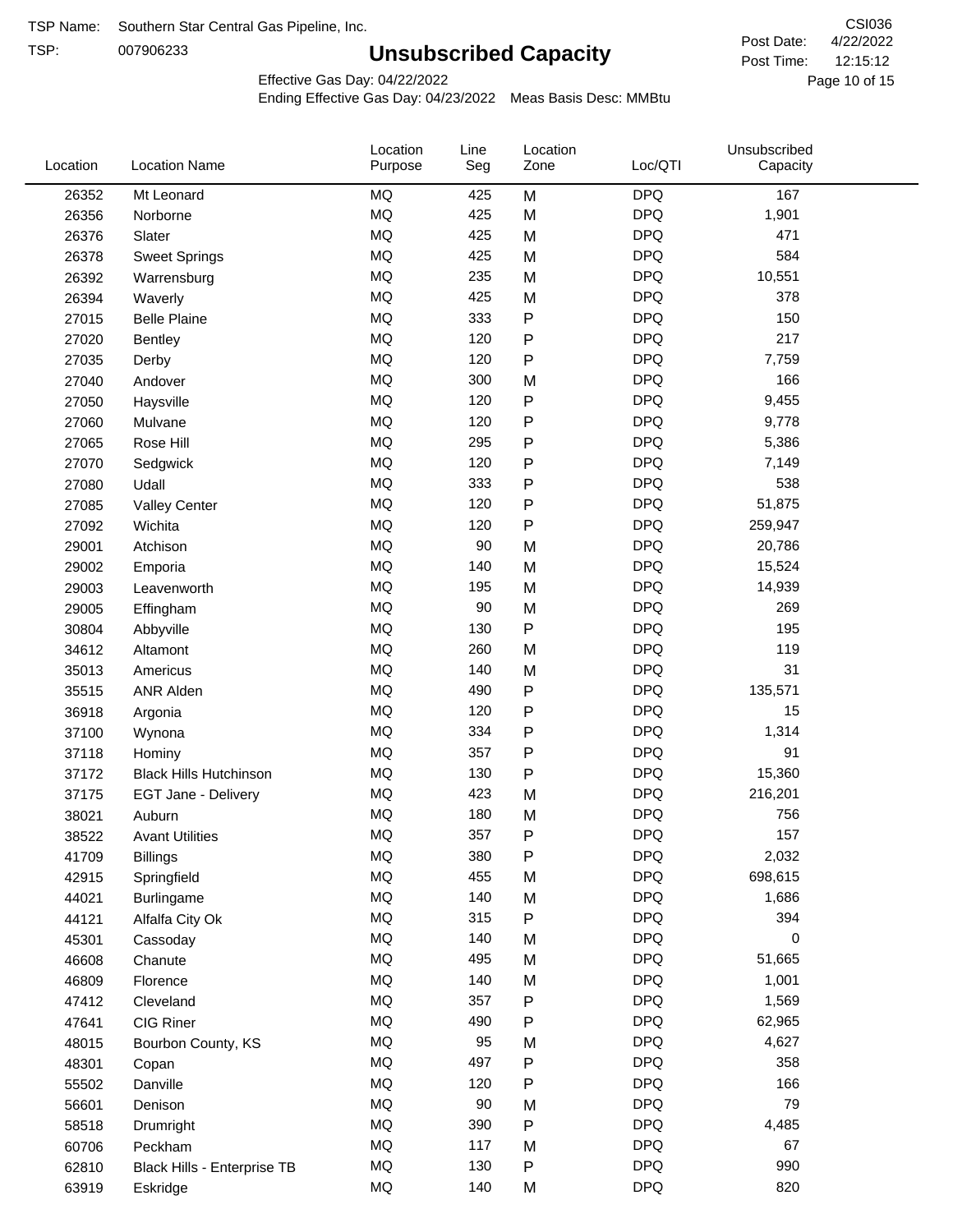TSP:

# **Unsubscribed Capacity**

4/22/2022 Page 11 of 15 12:15:12 CSI036 Post Date: Post Time:

Effective Gas Day: 04/22/2022

| Location | <b>Location Name</b>          | Location<br>Purpose | Line<br>Seg | Location<br>Zone | Loc/QTI    | Unsubscribed<br>Capacity |  |
|----------|-------------------------------|---------------------|-------------|------------------|------------|--------------------------|--|
| 68015    | Ford                          | MQ                  | 130         | P                | <b>DPQ</b> | 424                      |  |
| 68518    | Freedom                       | MQ                  | 315         | P                | <b>DPQ</b> | 12                       |  |
| 70408    | <b>Garnett KS</b>             | <b>MQ</b>           | 496         | M                | <b>DPQ</b> | 15,099                   |  |
| 70610    | Gate                          | <b>MQ</b>           | 315         | P                | <b>DPQ</b> | 63                       |  |
| 74416    | Pocasset                      | <b>MQ</b>           | 340         | P                | <b>DPQ</b> | 96                       |  |
| 77118    | Granby                        | MQ                  | 455         | M                | <b>DPQ</b> | 816                      |  |
| 77308    | <b>Bonner Springs Ks</b>      | MQ                  | 190         | M                | <b>DPQ</b> | 7,104                    |  |
| 77512    | Eureka, Toronto & Neal        | MQ                  | 140         | M                | <b>DPQ</b> | 2,306                    |  |
| 77705    | Anthony                       | <b>MQ</b>           | 120         | P                | <b>DPQ</b> | 26,858                   |  |
| 80312    | Hamilton Ks                   | <b>MQ</b>           | 140         | M                | <b>DPQ</b> | 445                      |  |
| 80515    | Atmos - Strong Cty &          | MQ                  | 140         | M                | <b>DPQ</b> | 27                       |  |
| 83418    | Howard Ks                     | <b>MQ</b>           | 498         | M                | <b>DPQ</b> | 3,629                    |  |
| 84021    | Humboldt Ks                   | <b>MQ</b>           | 495         | M                | <b>DPQ</b> | 4,390                    |  |
| 86717    | Iola Ks                       | <b>MQ</b>           | 495         | M                | <b>DPQ</b> | 10,749                   |  |
| 96108    | <b>Black Hills - Lawrence</b> | MQ                  | 180         | M                | <b>DPQ</b> | 45,466                   |  |
| 96912    | Kechi Ks                      | MQ                  | 120         | P                | <b>DPQ</b> | 150                      |  |
| 97112    | Copeland                      | <b>MQ</b>           | 130         | Ρ                | <b>DPQ</b> | 15,628                   |  |
| 102512   | Lebo                          | <b>MQ</b>           | 493         | M                | <b>DPQ</b> | 273                      |  |
| 103101   | Lenapah                       | <b>MQ</b>           | 225         | M                | <b>DPQ</b> | 249                      |  |
| 104615   | Liberal                       | MQ                  | 260         | M                | <b>DPQ</b> | 204                      |  |
| 108119   | Ochelata                      | MQ                  | 357         | P                | <b>DPQ</b> | 168                      |  |
| 108221   | Washington                    | MQ                  | 497         | P                | <b>DPQ</b> | 395                      |  |
| 110412   | McLouth                       | MQ                  | 170         | M                | <b>DPQ</b> | 113                      |  |
| 110908   | Mannford                      | MQ                  | 357         | P                | <b>DPQ</b> | 456                      |  |
| 113612   | Webb City, OK TB              | MQ                  | 335         | P                | <b>DPQ</b> | 317                      |  |
| 113713   | Osage City Ok                 | <b>MQ</b>           | 357         | P                | <b>DPQ</b> | 239                      |  |
| 113812   | Clinton & Leeton              | <b>MQ</b>           | 235         | M                | <b>DPQ</b> | 21,928                   |  |
| 113852   | Marshall                      | <b>MQ</b>           | 425         | M                | <b>DPQ</b> | 14,581                   |  |
| 113856   | Nevada                        | MQ                  | 95          | M                | <b>DPQ</b> | 9,333                    |  |
| 113864   | <b>Platte City</b>            | MQ                  | 250         | M                | <b>DPQ</b> | 2,890                    |  |
| 113872   | Lexington-Richmond-Henrietta  | <b>MQ</b>           | 425         | M                | <b>DPQ</b> | 3,022                    |  |
| 113876   | Sedalia                       | MQ                  | 235         | Μ                | <b>DPQ</b> | 26,188                   |  |
| 113880   | Tracy                         | MQ                  | 250         | M                | <b>DPQ</b> | 135                      |  |
| 113892   | Weston                        | $\sf{MQ}$           | 250         | M                | <b>DPQ</b> | 1,140                    |  |
| 118121   | Mulberry                      | MQ                  | 260         | M                | <b>DPQ</b> | 239                      |  |
| 118321   | Mulhall                       | MQ                  | 400         | P                | <b>DPQ</b> | 150                      |  |
| 120000   | Spire                         | MQ                  | 235         | M                | <b>DPQ</b> | 13,115                   |  |
| 121110   | Neodesha                      | MQ                  | 495         | M                | <b>DPQ</b> | 6,410                    |  |
| 121315   | Neosho Rapids                 | MQ                  | 493         | M                | <b>DPQ</b> | 289                      |  |
| 121415   | <b>NGPL Barton</b>            | MQ                  | 490         | Ρ                | <b>DPQ</b> | 184,224                  |  |
| 121515   | <b>NGPL Ford</b>              | MQ                  | 130         | P                | <b>DPQ</b> | 269,500                  |  |
| 122715   | Afton-Fairland-Grove-Jay      | MQ                  | 225         | M                | <b>DPQ</b> | 6,793                    |  |
| 122915   | Norwich                       | MQ                  | 120         | P                | <b>DPQ</b> | 124                      |  |
| 125315   | Oilton                        | MQ                  | 357         | P                | <b>DPQ</b> | 1,130                    |  |
| 129311   | <b>ONG Harper County</b>      | MQ                  | 315         | P                | <b>DPQ</b> | 7,083                    |  |
| 129712   | Olivet                        | MQ                  | 493         | M                | <b>DPQ</b> | 24                       |  |
| 130001   | Orlando                       | MQ                  | 400         | P                | <b>DPQ</b> | 219                      |  |
| 132018   | Oronogo                       | $\sf{MQ}$           | 450         | M                | <b>DPQ</b> | 256                      |  |
| 132519   | Osage City Ks                 | $\sf{MQ}$           | 140         | M                | <b>DPQ</b> | 3,551                    |  |
|          |                               |                     |             |                  |            |                          |  |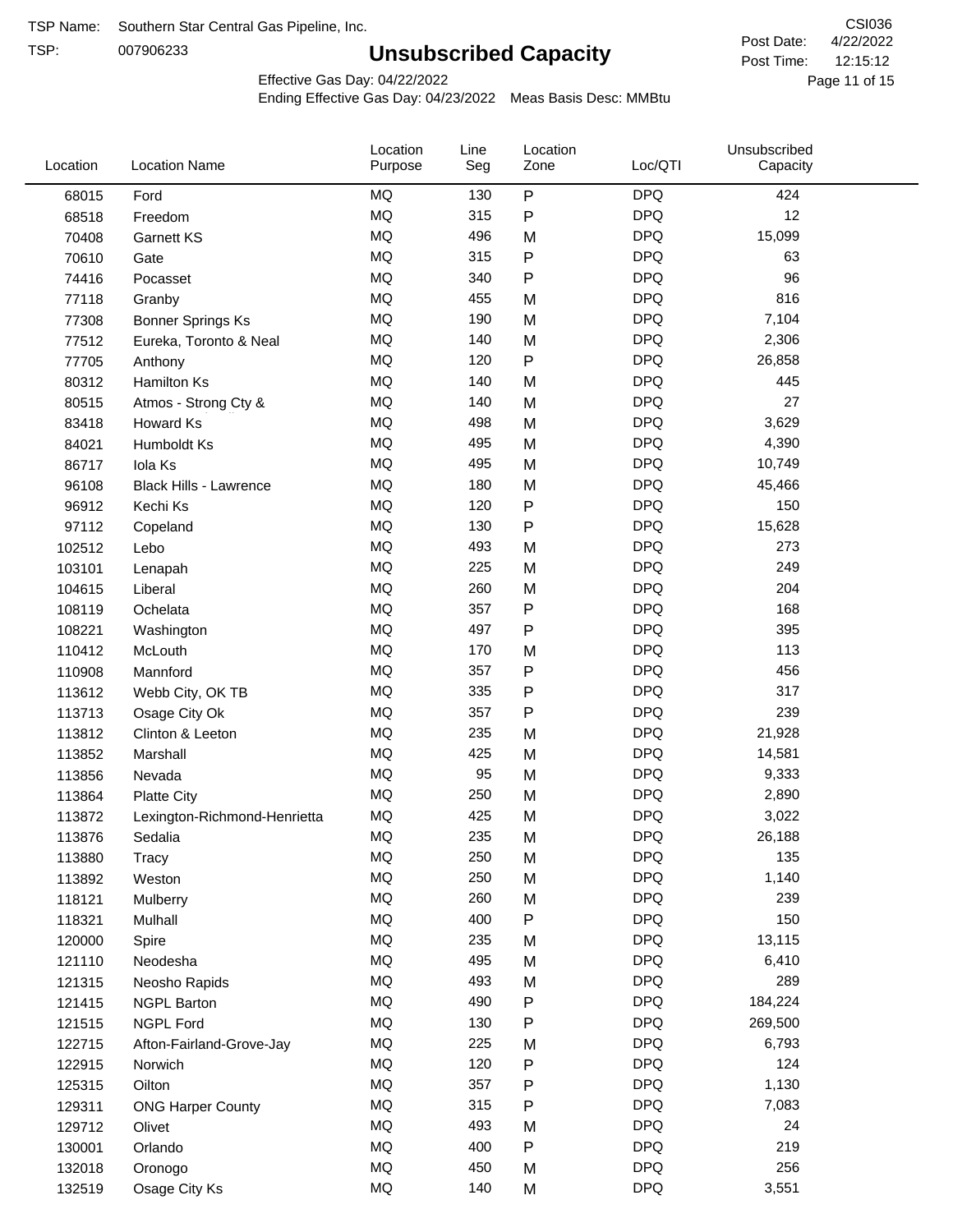TSP:

# **Unsubscribed Capacity**

4/22/2022 Page 12 of 15 12:15:12 CSI036 Post Date: Post Time:

Effective Gas Day: 04/22/2022

| Location | <b>Location Name</b>             | Location<br>Purpose | Line<br>Seg | Location<br>Zone | Loc/QTI    | Unsubscribed<br>Capacity |  |
|----------|----------------------------------|---------------------|-------------|------------------|------------|--------------------------|--|
| 135533   | PEPL Princeton                   | MQ                  | 496         | M                | <b>DPQ</b> | 106,178                  |  |
| 135808   | Partridge                        | MQ                  | 130         | P                | <b>DPQ</b> | 134                      |  |
| 136701   | <b>Black Hills Reno</b>          | MQ                  | 130         | P                | <b>DPQ</b> | 12,912                   |  |
| 137550   | <b>Black Hills South Wichita</b> | MQ                  | 120         | P                | <b>DPQ</b> | 18,975                   |  |
| 139712   | Plattsburg                       | MQ                  | 250         | M                | <b>DPQ</b> | 1,764                    |  |
| 145950   | Merino                           | MQ                  | 490         | P                | <b>DPQ</b> | 156                      |  |
| 150418   | Ramona                           | MQ                  | 357         | Ρ                | <b>DPQ</b> | 396                      |  |
| 151525   | Reading                          | MQ                  | 140         | M                | <b>DPQ</b> | 20                       |  |
| 154501   | Nelagoney                        | MQ                  | 334         | P                | <b>DPQ</b> | 179                      |  |
| 157025   | Severy                           | MQ                  | 498         | M                | <b>DPQ</b> | 142                      |  |
| 163100   | Superior                         | MQ                  | 265         | M                | <b>DPQ</b> | 336                      |  |
| 164725   | Sylvia                           | MQ                  | 130         | P                | <b>DPQ</b> | 141                      |  |
| 168112   | Transwestern Canadian - Del.     | MQ                  | 458         | P                | <b>DPQ</b> | 230,000                  |  |
| 168612   | Chetopa & Rural                  | MQ                  | 260         | M                | <b>DPQ</b> | 678                      |  |
| 168620   | Edna & Bartlett                  | MQ                  | 260         | M                | <b>DPQ</b> | 248                      |  |
| 172812   | Conner Area                      | MQ                  | 195         | M                | <b>DPQ</b> | 139                      |  |
| 172820   | Easton & Lowemont                | MQ                  | 195         | M                | <b>DPQ</b> | 223                      |  |
| 172822   | Savonburg & Elsmore              | MQ                  | 95          | M                | <b>DPQ</b> | 600                      |  |
| 172828   | <b>Fall River</b>                | MQ                  | 498         | M                | <b>DPQ</b> | 378                      |  |
| 172832   | Galesburg                        | <b>MQ</b>           | 495         | M                | <b>DPQ</b> | 191                      |  |
| 172834   | Atmos Energy - Olathe            | MQ                  | 190         | M                | <b>DPQ</b> | 23,240                   |  |
| 172836   | Havana                           | MQ                  | 117         | M                | <b>DPQ</b> | 54                       |  |
| 172838   | Hillsdale                        | MQ                  | 235         | M                | <b>DPQ</b> | 202                      |  |
| 172844   | Jarbalo                          | MQ                  | 170         | M                | <b>DPQ</b> | 146                      |  |
| 172848   | Kickapoo                         | <b>MQ</b>           | 250         | M                | <b>DPQ</b> | 241                      |  |
| 172855   | Liberty                          | MQ                  | 260         | M                | <b>DPQ</b> | 2,880                    |  |
| 172857   | Linwood                          | MQ                  | 195         | M                | <b>DPQ</b> | 330                      |  |
| 172860   | Mc Cune                          | MQ                  | 260         | M                | <b>DPQ</b> | 242                      |  |
| 172862   | Moorehead                        | MQ                  | 495         | M                | <b>DPQ</b> | 32                       |  |
| 172864   | Moorehead Rural                  | MQ                  | 495         | M                | <b>DPQ</b> | 1,014                    |  |
| 172866   | Mound Valley                     | MQ                  | 260         | M                | <b>DPQ</b> | 101                      |  |
| 172870   | Niotaze                          | MQ                  | 117         | M                | <b>DPQ</b> | 351                      |  |
| 172880   | <b>Pleasant Valley</b>           | MQ                  | 180         | M                | <b>DPQ</b> | 24                       |  |
| 172885   | Reno Area                        | MQ                  | 195         | M                | <b>DPQ</b> | 36                       |  |
| 172892   | Wyandotte                        | MQ                  | 190         | M                | <b>DPQ</b> | 10,018                   |  |
| 172944   | Coffeyville Area                 | MQ                  | 260         | M                | <b>DPQ</b> | 138,016                  |  |
| 173214   | Uniontown                        | MQ                  | 95          | M                | <b>DPQ</b> | 276                      |  |
| 176819   | Viola                            | MQ                  | 120         | P                | <b>DPQ</b> | 120                      |  |
| 180311   | Wakita                           | MQ                  | 315         | Ρ                | <b>DPQ</b> | 74                       |  |
| 181013   | Walton                           | MQ                  | 140         | M                | <b>DPQ</b> | 138                      |  |
| 181715   | Wann                             | MQ                  | 225         | M                | <b>DPQ</b> | 65                       |  |
| 223001   | Atchison Eng Defense Ind Plt     | MQ                  | 90          | M                | <b>DPQ</b> | 137                      |  |
| 224501   | <b>ICI Chemical Plant</b>        | MQ                  | 450         | M                | <b>DPQ</b> | 1,880                    |  |
| 225001   | Augusta Sewage Plant             | MQ                  | 295         | P                | <b>DPQ</b> | 63                       |  |
| 243501   | <b>Beech Aircraft Plant</b>      | MQ                  | 120         | P                | <b>DPQ</b> | 5,725                    |  |
| 253001   | Roenbaugh Lease Irrigation       | MQ                  | 130         | P                | <b>DPQ</b> | 107                      |  |
| 266001   | Boeing No 2 Plant                | MQ                  | 120         | P                | <b>DPQ</b> | 16,419                   |  |
| 274001   | Pleasant Valley Irr.             | MQ                  | 130         | P                | <b>DPQ</b> | 233                      |  |
| 285501   | <b>Buildex Haydite Plant</b>     | MQ                  | 250         | M                | <b>DPQ</b> | 8,075                    |  |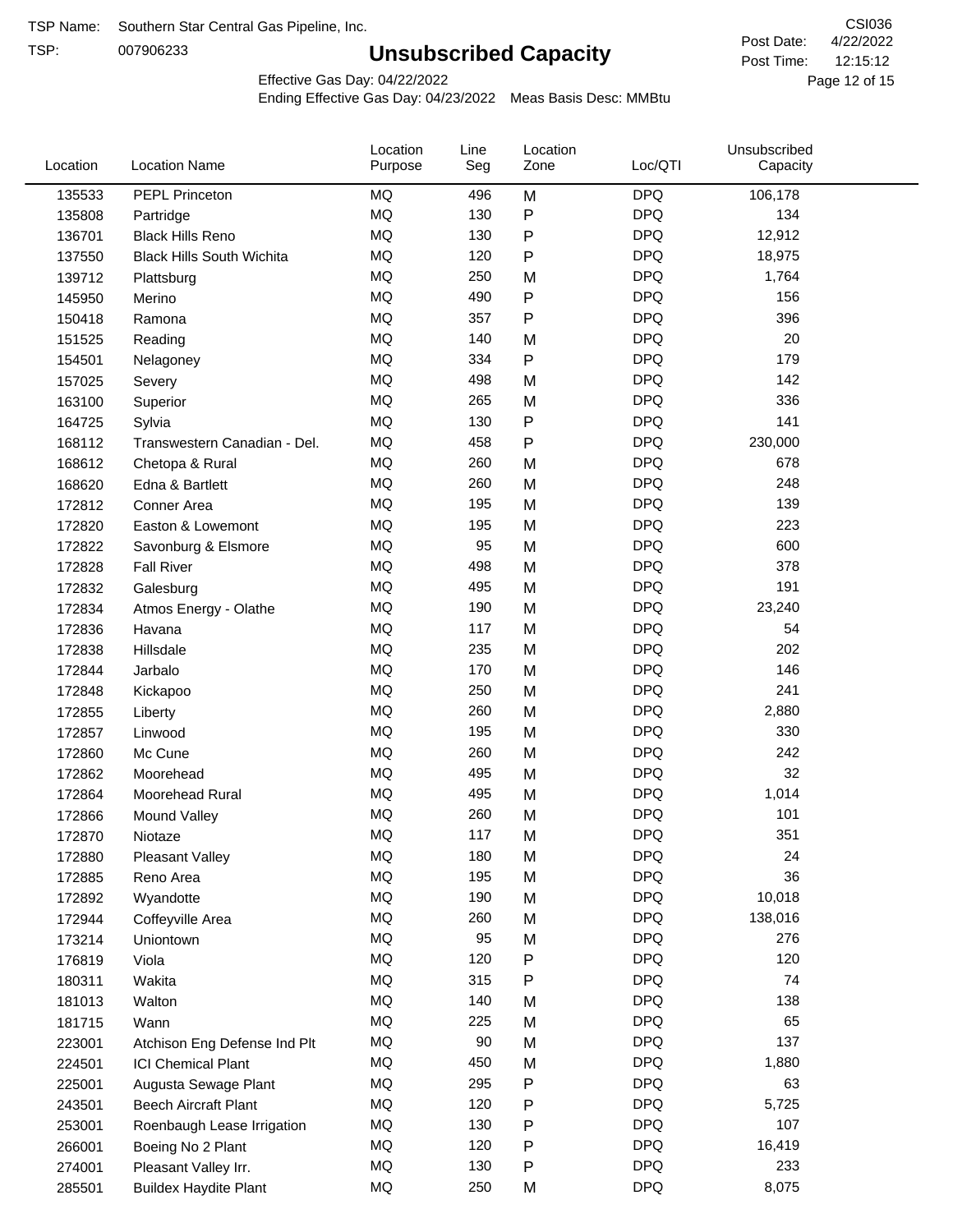TSP:

# **Unsubscribed Capacity**

4/22/2022 Page 13 of 15 12:15:12 CSI036 Post Date: Post Time:

Effective Gas Day: 04/22/2022

| Location | <b>Location Name</b>            | Location<br>Purpose | Line<br>Seg | Location<br>Zone | Loc/QTI    | Unsubscribed<br>Capacity |  |
|----------|---------------------------------|---------------------|-------------|------------------|------------|--------------------------|--|
| 290301   | So Ks & Ok Rr Depot Store &     | MQ                  | 177         | M                | <b>DPQ</b> | $\overline{c}$           |  |
| 297501   | Cargill Salt                    | <b>MQ</b>           | 315         | P                | <b>DPQ</b> | 639                      |  |
| 298001   | Carlson Prodts Mfg Plant        | MQ                  | 120         | P                | <b>DPQ</b> | 185                      |  |
| 303701   | Central Plain Feedyard          | <b>MQ</b>           | 315         | P                | <b>DPQ</b> | 151                      |  |
| 310001   | Church SW Irrigation            | MQ                  | 130         | Ρ                | <b>DPQ</b> | 60                       |  |
| 329401   | Phillips 66 Ponca City Refinery | MQ                  | 335         | P                | <b>DPQ</b> | 10,000                   |  |
| 332501   | Lawrence Plt Atmos              | MQ                  | 195         | M                | <b>DPQ</b> | 64,427                   |  |
| 334101   | Copeland RE Irrigation          | MQ                  | 130         | P                | <b>DPQ</b> | 60                       |  |
| 354001   | Derstein Irrigation             | MQ                  | 130         | P                | <b>DPQ</b> | 60                       |  |
| 355001   | Detrixhe S Irrigation           | MQ                  | 458         | Ρ                | <b>DPQ</b> | 66                       |  |
| 363001   | Wilroads Irrigation             | MQ                  | 130         | P                | <b>DPQ</b> | 534                      |  |
| 378501   | <b>Empire Riverton</b>          | MQ                  | 260         | M                | <b>DPQ</b> | 32,727                   |  |
| 378502   | <b>Empire Energy Center</b>     | MQ                  | 455         | M                | <b>DPQ</b> | 99,068                   |  |
| 378503   | <b>Empire Stateline South</b>   | MQ                  | 260         | M                | <b>DPQ</b> | 35,000                   |  |
| 378504   | <b>Empire Stateline North</b>   | MQ                  | 260         | M                | <b>DPQ</b> | 61,589                   |  |
| 383501   | <b>FMC Chemical Plant</b>       | MQ                  | 195         | M                | <b>DPQ</b> | 4,709                    |  |
| 385001   | Farley Machine Shop             | MQ                  | 45          | P                | <b>DPQ</b> | 61                       |  |
| 387001   | <b>PCS Phosphate</b>            | MQ                  | 260         | M                | <b>DPQ</b> | 1,255                    |  |
| 388001   | Dodge City Plt Koch Nitrogen    | MQ                  | 130         | P                | <b>DPQ</b> | 53,235                   |  |
| 411501   | Gaines FD Burkett Lease         | MQ                  | 140         | M                | <b>DPQ</b> | 262                      |  |
| 428601   | Glacier Mckee-Miller-Thrall-Ma  | MQ                  | 140         | M                | <b>DPQ</b> | 126                      |  |
| 433001   | Goodyear Topeka Tire Plant      | MQ                  | 180         | M                | <b>DPQ</b> | 5,724                    |  |
| 435501   | <b>Gospel Church Building</b>   | MQ                  | 195         | M                | <b>DPQ</b> | $\overline{2}$           |  |
| 441300   | Kansas Hugoton                  | 7S                  | 130         | P                | SGQ        | 54,555                   |  |
| 442350   | Sedalia @ Ottawa                | 7S                  | 235         | M                | SGQ        | 904                      |  |
| 442351   | Little Mo                       | 7S                  | 235         | M                | SGQ        | 0                        |  |
| 443150   | <b>Straight Blackwell</b>       | 7S                  | 315         | P                | SGQ        | 0                        |  |
| 443151   | Waynoka Lateral                 | 7S                  | 315         | Ρ                | SGQ        | 102,337                  |  |
| 443152   | Straight Blackwell @ Beaver     | 7S                  | 315         | P                | SGQ        | 47,725                   |  |
| 443800   | <b>Edmond Blackwell</b>         | 7S                  | 380         | P                | SGQ        | 839                      |  |
| 443851   | LS385 Delivery Constraint       | 7S                  | 385         | Ρ                | SGQ        | 134,541                  |  |
| 444001   | West Edmond                     | 7S                  | 400         | Ρ                | SGQ        | 2,440                    |  |
| 444003   | South Maysville Delivery        | 7S                  | 400         | Ρ                | SGQ        | 105,412                  |  |
| 444550   | Saginaw CS Area Deliveries      | 7S                  | 455         | M                | SGQ        | 71,239                   |  |
| 444580   | Canadian Blackwell              | 7S                  | 458         | P                | SGQ        | 0                        |  |
| 444581   | Canadian Blackwell @            | 7S                  | 458         | P                | SGQ        | 118,611                  |  |
| 444582   | Canadian Blackwell @ Mutual     | 7S                  | 458         | P                | SGQ        | 0                        |  |
| 444901   | Rawlins Hesston Delivery        | 7S                  | 490         | P                | SGQ        | 121,424                  |  |
| 444902   | <b>Riner Delivery</b>           | 7S                  | 490         | P                | SGQ        | 184,693                  |  |
| 445538   | Montezuma CS                    | MV                  | 130         | Ρ                | <b>MLQ</b> | 56,201                   |  |
| 445569   | <b>Riner CS</b>                 | MV                  | 490         | P                | <b>MLQ</b> | 1,000                    |  |
| 445577   | Levant CS                       | MV                  | 490         | P                | <b>MLQ</b> | 1,384                    |  |
| 449003   | Edmond CS w/o OK                | MV                  | 400         | P                | <b>MLQ</b> | 1,763                    |  |
| 462001   | <b>Heartland Cement Plant</b>   | MQ                  | 495         | M                | <b>DPQ</b> | 1,046                    |  |
| 465001   | Herzog Cont                     | MQ                  | 250         | M                | <b>DPQ</b> | 3,000                    |  |
| 495501   | Kanopolis Salt Plt Independent  | MQ                  | 265         | M                | <b>DPQ</b> | 61                       |  |
| 519501   | Richie/Ripley                   | MQ                  | 120         | P                | <b>DPQ</b> | 448                      |  |
| 522502   | Lawrence Power Plt              | MQ                  | 180         | M                | <b>DPQ</b> | 138,069                  |  |
| 526001   | Ks Pen Boiler                   | MQ                  | 195         | M                | <b>DPQ</b> | 805                      |  |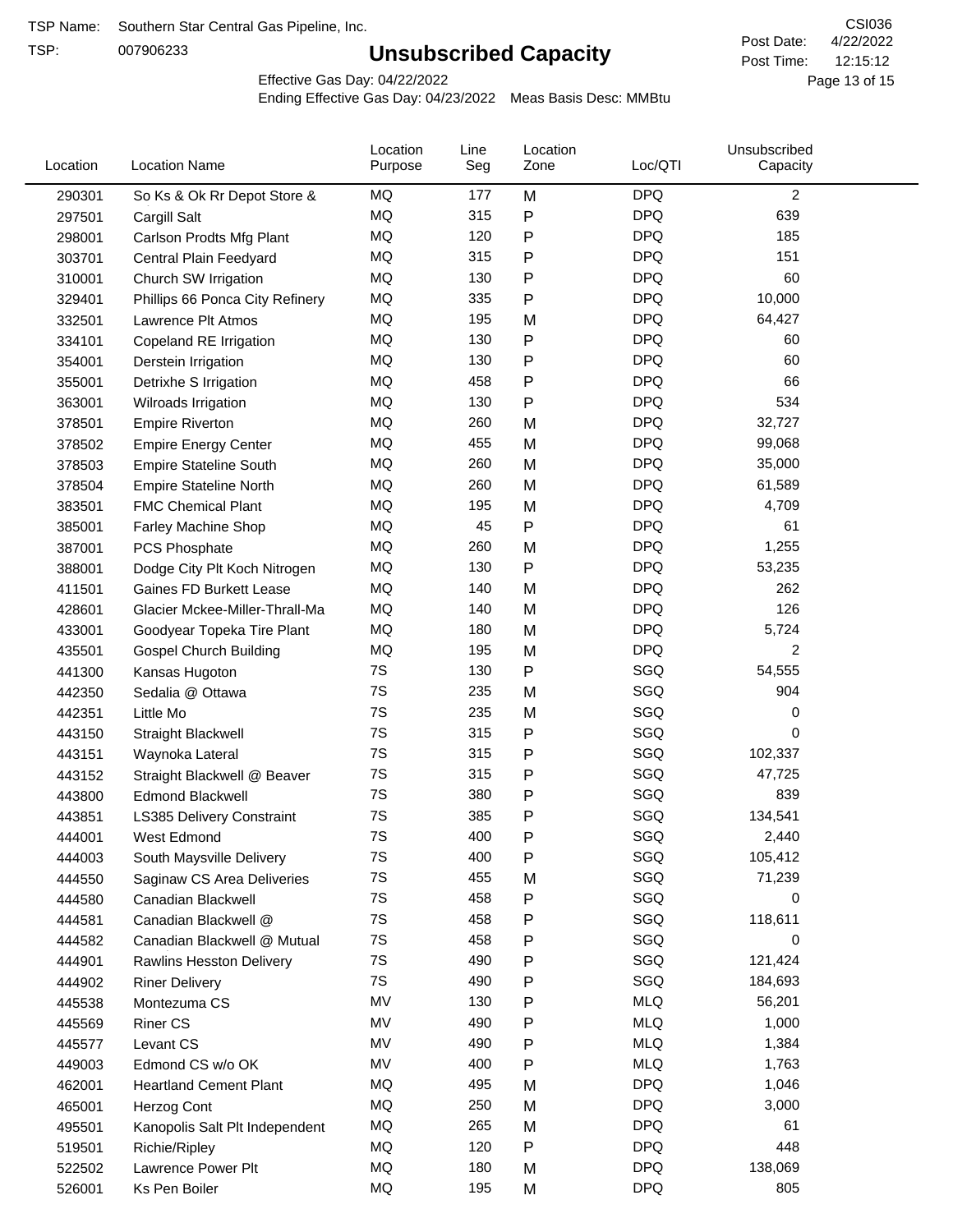TSP:

# **Unsubscribed Capacity**

4/22/2022 Page 14 of 15 12:15:12 CSI036 Post Date: Post Time:

Effective Gas Day: 04/22/2022

| Location | <b>Location Name</b>                     | Location<br>Purpose | Line<br>Seg | Location<br>Zone | Loc/QTI    | Unsubscribed<br>Capacity |  |
|----------|------------------------------------------|---------------------|-------------|------------------|------------|--------------------------|--|
| 526201   | Ks Pen Kitchen                           | MQ                  | 195         | M                | <b>DPQ</b> | 626                      |  |
| 527502   | <b>Black Hills- Lawrence Service</b>     | MQ                  | 195         | M                | <b>DPQ</b> | 46                       |  |
| 527701   | <b>Black Hills- Matfield Green</b>       | MQ                  | 140         | M                | <b>DPQ</b> | 61                       |  |
| 527702   | <b>Black Hills- Towanda Service</b>      | MQ                  | 300         | M                | <b>DPQ</b> | 48                       |  |
| 527704   | <b>Black Hills-Wellington</b>            | MQ                  | 333         | P                | <b>DPQ</b> | 48                       |  |
| 527705   | <b>Black Hills- Belle Plaine Service</b> | MQ                  | 333         | Ρ                | <b>DPQ</b> | 84                       |  |
| 527706   | <b>Black Hills- S Wichita</b>            | MQ                  | 120         | P                | <b>DPQ</b> | 5                        |  |
| 541001   | L&S Beckerview, Inc                      | MQ                  | 90          | M                | <b>DPQ</b> | 137                      |  |
| 544101   | Knight Feedlot                           | MQ                  | 265         | M                | <b>DPQ</b> | 138                      |  |
| 545801   | Jayhawk Chemical Plant                   | MQ                  | 260         | M                | <b>DPQ</b> | 2,313                    |  |
| 560001   | Leavenworth Co Shop Heating              | MQ                  | 195         | M                | <b>DPQ</b> | 10                       |  |
| 571001   | <b>Bunge Milling Grain Dryer</b>         | MQ                  | 90          | M                | <b>DPQ</b> | 2,354                    |  |
| 588701   | Lyons Wtr Pump Station                   | MQ                  | 45          | P                | <b>DPQ</b> | 61                       |  |
| 592501   | <b>MEC Machine Shop</b>                  | MQ                  | 177         | M                | <b>DPQ</b> | 186                      |  |
| 620001   | Langdon Pump Station                     | MQ                  | 130         | Ρ                | <b>DPQ</b> | 1,000                    |  |
| 630204   | Ralph Green Powerplant                   | MQ                  | 235         | M                | <b>DPQ</b> | 19,500                   |  |
| 633001   | Mo State School Higginsville             | MQ                  | 425         | M                | <b>DPQ</b> | 164                      |  |
| 640001   | Monarch Humboldt Cem Plt                 | MQ                  | 495         | M                | <b>DPQ</b> | 8,127                    |  |
| 654101   | Mull Farms Irrigation                    | MQ                  | 130         | P                | <b>DPQ</b> | 186                      |  |
| 707001   | Oxford Alfala Dehy Plant                 | MQ                  | 333         | P                | <b>DPQ</b> | 647                      |  |
| 709501   | <b>ONEOK Hutchinson Frac Plt</b>         | MQ                  | 130         | Ρ                | <b>DPQ</b> | 11,186                   |  |
| 719001   | Petrolite Wax Refinery                   | MQ                  | 357         | Ρ                | <b>DPQ</b> | 4,930                    |  |
| 720001   | Woolaroc Lodge Phillips F                | MQ                  | 357         | Ρ                | <b>DPQ</b> | 168                      |  |
| 725001   | Harrisonville Prod Phillips Pp           | MQ                  | 235         | M                | <b>DPQ</b> | 1,414                    |  |
| 725602   | Wichita Pump Sta Phillips Ppl            | MQ                  | 120         | P                | <b>DPQ</b> | 641                      |  |
| 731001   | Pines Int'l Dehy Plant                   | MQ                  | 195         | M                | <b>DPQ</b> | 273                      |  |
| 739001   | Danny D. & Susan J. Post                 | MQ                  | 130         | P                | <b>DPQ</b> | 60                       |  |
| 753501   | Quivira Country Club House               | MQ                  | 190         | M                | <b>DPQ</b> | 121                      |  |
| 753701   | <b>ONEOK Medford</b>                     | MQ                  | 458         | P                | <b>DPQ</b> | 44,700                   |  |
| 813001   | Wineteer School 260                      | MQ                  | 295         | Ρ                | <b>DPQ</b> | 203                      |  |
| 813401   | Grant School 497                         | MQ                  | 195         | M                | <b>DPQ</b> | 45                       |  |
| 815401   | Minneha Grade School 259                 | MQ                  | 120         | Ρ                | <b>DPQ</b> | 185                      |  |
| 846001   | Smith D Irrigation                       | MQ                  | 265         | M                | <b>DPQ</b> | 61                       |  |
| 850001   | Snook M Irrigation                       | MQ                  | 130         | P                | <b>DPQ</b> | 44                       |  |
| 865001   | Southwest Elect Mfg Plant                | MQ                  | 400         | Ρ                | <b>DPQ</b> | 394                      |  |
| 875001   | Stahl Spec Aluminum Alloy                | MQ                  | 235         | M                | <b>DPQ</b> | 4,936                    |  |
| 877001   | St Dept Boys Indust School               | MQ                  | 180         | M                | <b>DPQ</b> | 407                      |  |
| 910001   | <b>Total Ark City Oil Refinery</b>       | MQ                  | 333         | M                | <b>DPQ</b> | 203                      |  |
| 926501   | <b>Urschel DR Irrigation</b>             | MQ                  | 458         | Ρ                | <b>DPQ</b> | 256                      |  |
| 928001   | Mcconnell Air Force Base                 | MQ                  | 295         | Ρ                | <b>DPQ</b> | 7,803                    |  |
| 929201   | Ft. Leavenworth Army Base                | MQ                  | 250         | M                | <b>DPQ</b> | 18,888                   |  |
| 932001   | Leavenworth Penitentiary                 | MQ                  | 250         | M                | <b>DPQ</b> | 3,206                    |  |
| 934201   | Va Admin Center                          | MQ                  | 195         | M                | <b>DPQ</b> | 6,827                    |  |
| 962001   | Sunflower Electric - Judson              | MQ                  | 130         | Ρ                | <b>DPQ</b> | 70,924                   |  |
| 990001   | Yost LM Irrigation                       | MQ                  | 265         | M                | <b>DPQ</b> | 61                       |  |
| 999000   | PMI - Prod to Mkt Interface              | MQ                  | 909         | P                | <b>DPQ</b> | 0                        |  |
| 999000   | PMI - Prod to Mkt Interface              | M <sub>2</sub>      | 909         | M                | <b>RPQ</b> | 0                        |  |
| 999001   | Rawlins-Hesston P/M Interface            | MQ                  | 490         | P                | <b>DPQ</b> | 180,938                  |  |
| 999001   | Rawlins-Hesston P/M Interface            | M <sub>2</sub>      | 490         | М                | <b>RPQ</b> | 180,938                  |  |